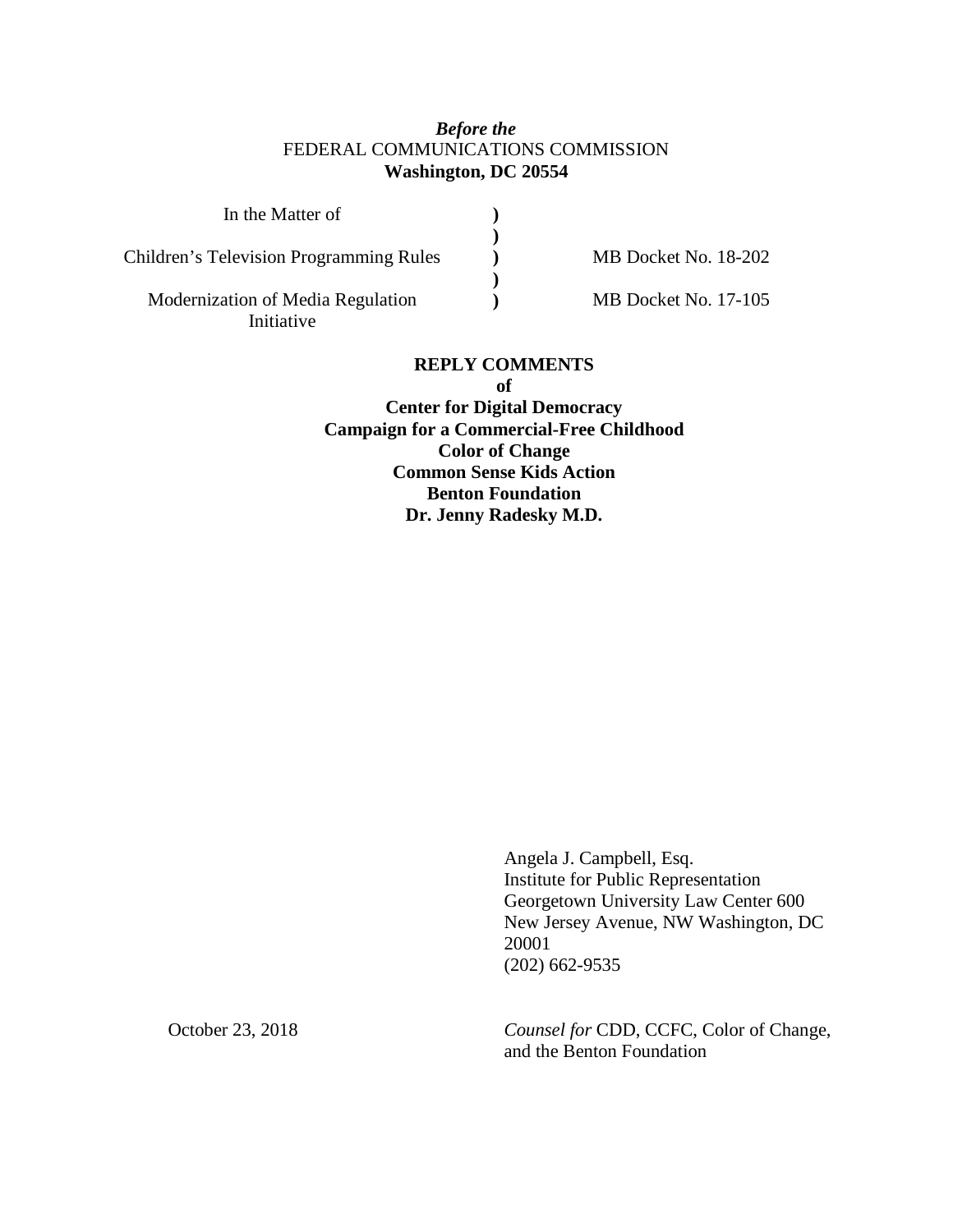#### **Summary**

<span id="page-1-2"></span>The Center for Digital Democracy, Campaign for a Commercial-Free Childhood, Common Sense Kids Action, Color of Change, Dr. Jenny Radesky, and the Benton Foundation (collectively, "Child Advocates") asked the FCC in June to convert the draft NPRM in this proceeding to an NOI because of the "vast number of unsupported claims and unanswered questions, as well the numerous negative effects on children."[1](#page-1-0) While FCC did not make this change, Commissioner O'Rielly wrote separately to "reemphasize that the launch of this rulemaking is the *beginning* of the process, not the end. That means everyone will have plenty of time to provide the requisite analysis of the proposed rule changes I just outlined before the Commission moves forward on any final decision."[2](#page-1-1)

Having now reviewed the comments, Child Advocates believe that the record supports retention of the current guidelines. The record does not show that non-broadcast platforms provide significant *educational* programming for children. In addition, many families continue to rely on over-the-air broadcasting and cannot afford the alternatives. And despite changes in viewing habits, large numbers of children still watch broadcast television.

The current guidelines already afford broadcast stations great flexibility in meeting their statutory obligations to provide programming specifically designed to educate and inform children. Reducing the number of hours required to meet the guidelines and allowing all children's educational programming to be shown on multicast channels as broadcasters propose, would lead to fewer children watching E/I programming and less E/I programming being shown.

<span id="page-1-0"></span><sup>&</sup>lt;sup>1</sup> Letter to Chairman Pai from Americans For Tax Reform et al, (June 21, 2018), [https://ecfsapi.fcc.gov/file/106222242601905/Coalition%20ltr%20Media%20Modernization%20](https://ecfsapi.fcc.gov/file/106222242601905/Coalition%20ltr%20Media%20Modernization%20062118.pdf) [062118.pdf.](https://ecfsapi.fcc.gov/file/106222242601905/Coalition%20ltr%20Media%20Modernization%20062118.pdf) 2 *Children's Television Programming Rules*, NPRM, MB Dkt. No. 18-202, 44 (2018) (O'Rielly,

<span id="page-1-1"></span>concurring).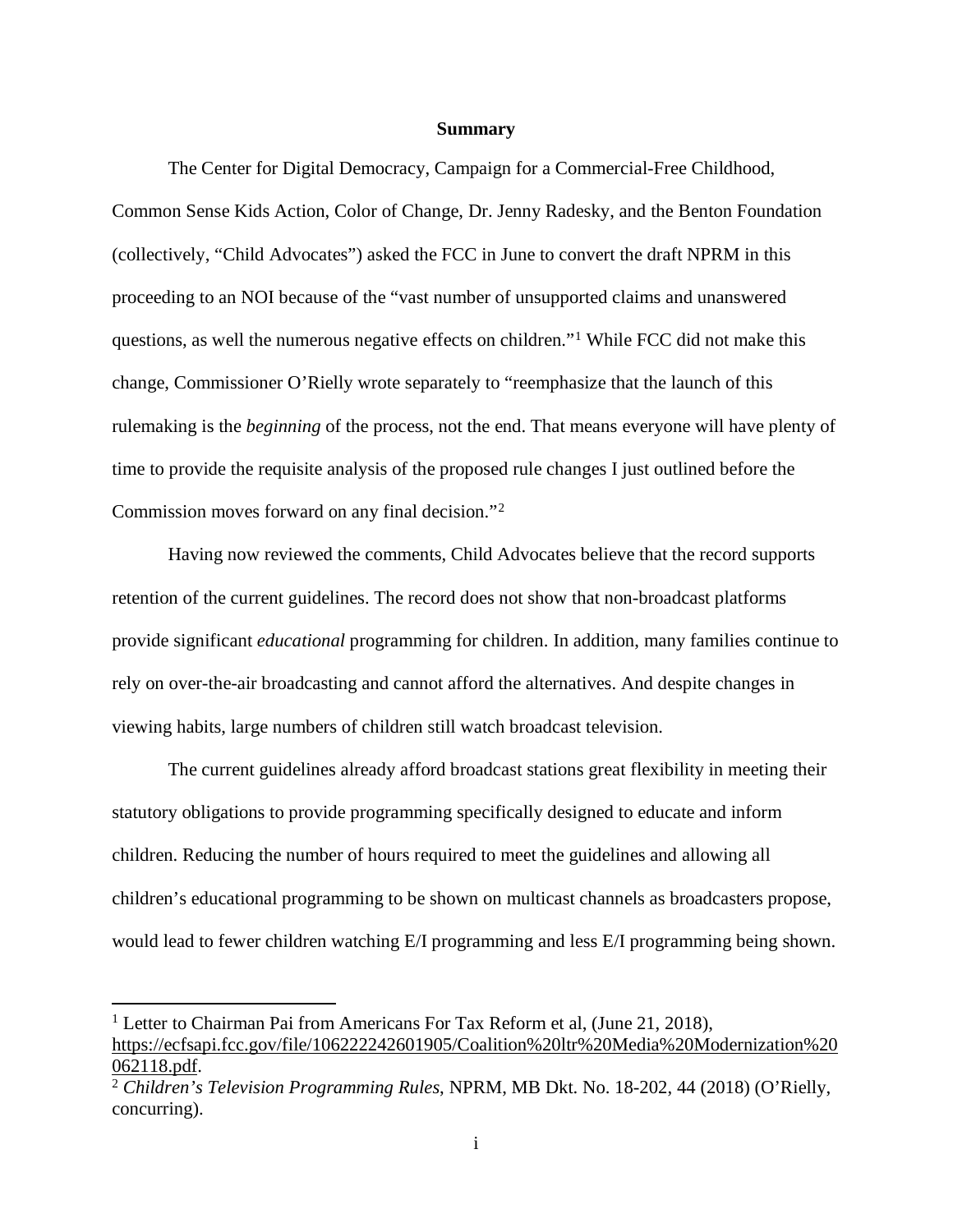It would also eliminate any economic incentive to produce high-quality educational programming. Indeed, the broadcasters candidly admit they would rather air other types of programming that is more lucrative.

It is especially important that the FCC continue to require that stations make reports on their children's educational programming available to the public. Neither broadcasters nor MVPDs should be allowed to simply certify compliance with the CTA when there is no viable way to verify their compliance.

Child Advocates support the proposal of Sesame Workshop to convene experts and stakeholders to update the CTA to take account of changes in the media landscape and to take advantage of the educational potential of alternative platforms. But until this occurs, the FCC should keep the current guidelines in place to ensure that the most vulnerable children continue to have some access to educational programming.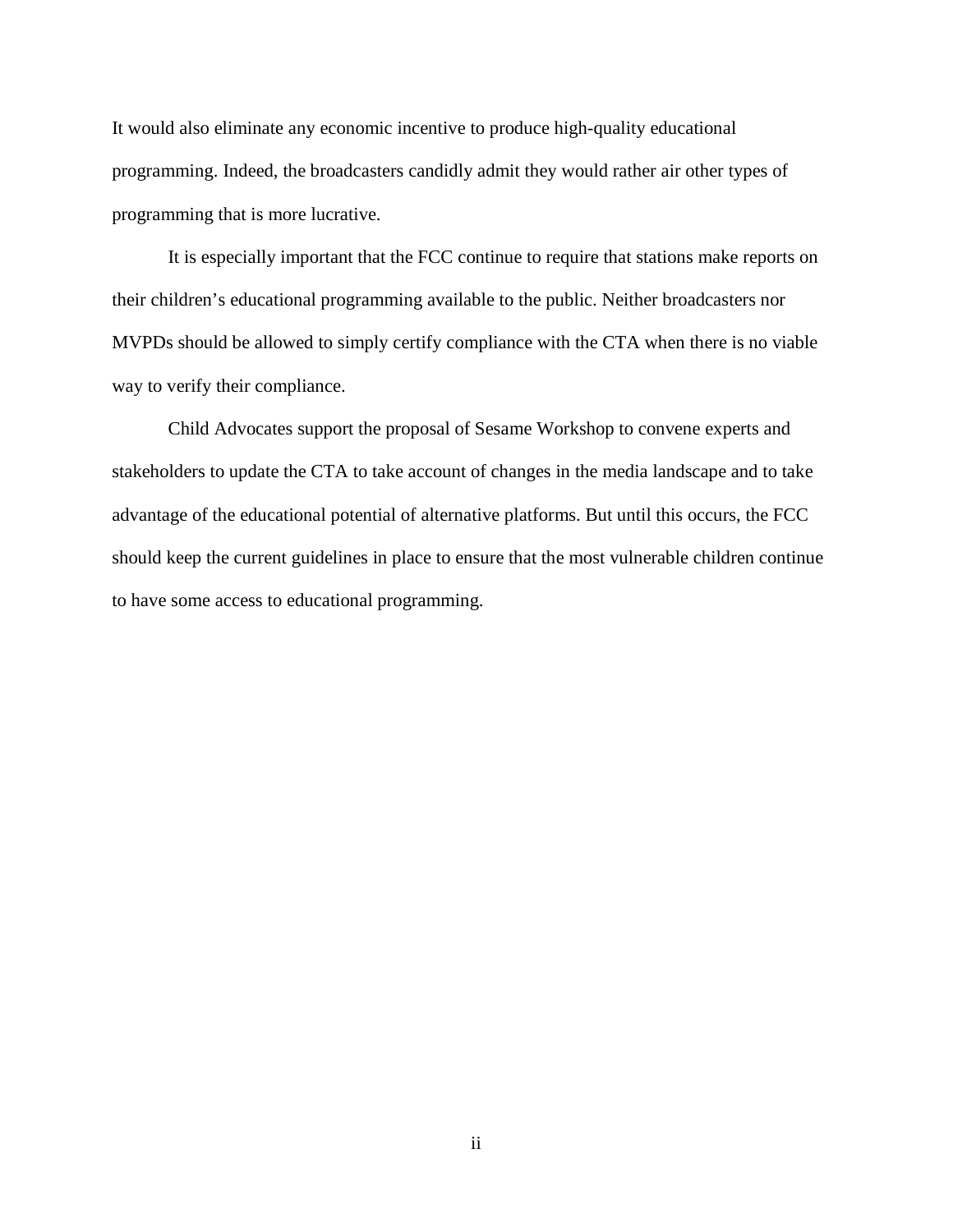| $I_{\cdot}$ | The record supports retention of the current guidelines for assessing whether broadcast<br>televisions stations are meeting their public interest obligations to children |
|-------------|---------------------------------------------------------------------------------------------------------------------------------------------------------------------------|
|             | A. Non-broadcast children's programming is generally not designed to educate or                                                                                           |
|             | B. Many families continue to watch and rely on over-the-air broadcasting 3                                                                                                |
|             |                                                                                                                                                                           |
|             |                                                                                                                                                                           |
|             | II. The current children's programming guidelines already provide stations with great                                                                                     |
|             | III. Granting broadcasters more "flexibility" would result in reduction of educational                                                                                    |
|             | A. Adopting the NAB safe harbor would reduce the amount, viewership and<br>advertising revenues from children's educational programming, making                           |
|             | B. There is no merit to NAB's claims about the benefits of putting all children's                                                                                         |
|             | IV. Broadcasters, Cable and DBS Operators must maintain publicly accessible records                                                                                       |
|             | A. The Commission should not eliminate the Children's Television Program                                                                                                  |
|             | B. Cable and satellite operators must continue to provide documentation showing<br>compliance with advertising guidelines in their online public inspection files 17      |
|             |                                                                                                                                                                           |

# Table of Contents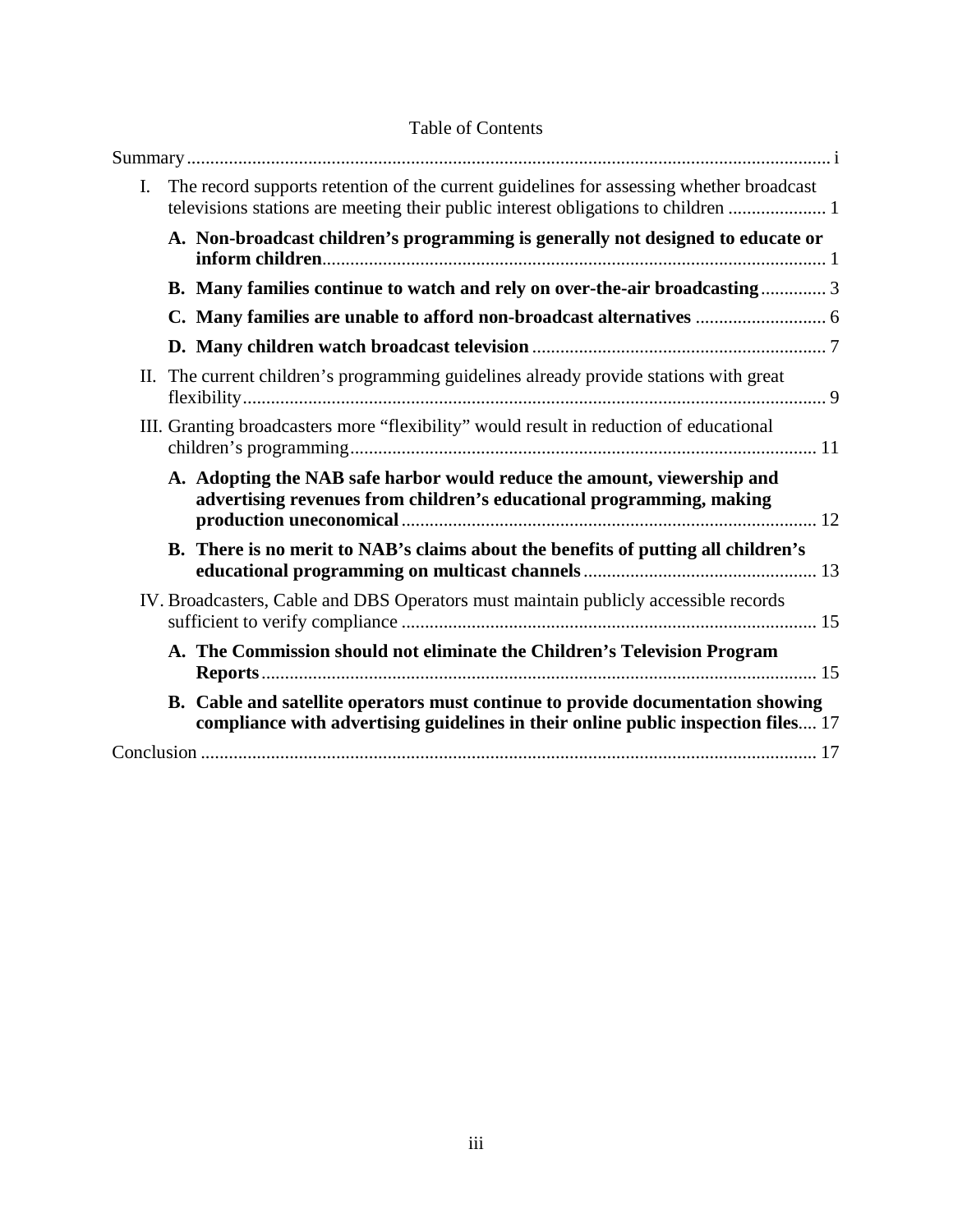## <span id="page-4-0"></span>**I. The record supports retention of the current guidelines for assessing whether broadcast televisions stations are meeting their public interest obligations to children**

Child Advocates agree that the media landscape has changed dramatically over the past twenty years. However, as explained in our comments, broadcast television stations have a duty under the Communications Act to serve the educational needs of children through their programming in exchange for their free use of the public airwaves.[3](#page-4-2)

Assuming for purposes of argument, however, that the FCC has the legal authority to relieve broadcasters from this responsibility, it would not be in the public interest to do so unless all children would still have access to a diversity of high-quality educational programming. Here, the record show that this is not the case.

## <span id="page-4-1"></span>**A. Non-broadcast children's programming is generally not designed to educate or inform children**

The record does not support the claim, as NAB asserts, that the "vast majority of children today have access to a plethora of educational content offered by a wide variety of broadcast, cable, satellite and over-the-top outlets and accessible via a collection of devices."[4](#page-4-3) NAB provides no support for this broad claim beyond citing ¶[5](#page-4-4)5 of the NPRM.<sup>5</sup> The NAB again cites only the NPRM to support its claim that "[c]hildren today have access to far more educational programming choices than they did when Congress passed the CTA in 1990."[6](#page-4-5)

<span id="page-4-2"></span> <sup>3</sup> Comments of Center for Digital Democracy, et al., MB Dkt. No. 18-202, at 5 (filed Sept. 24, 2018) ("CDD, CCFC & Benton Comments").

<span id="page-4-3"></span><sup>4</sup> Comments of National Association of Broadcasters, MB Dkt. No. 18-202, at 20 (filed Sept. 24, 2018) ("NAB Comments").

<span id="page-4-4"></span><sup>5</sup> *Id*. at 20 & n.54.

<span id="page-4-5"></span><sup>6</sup> *Id*. at 27.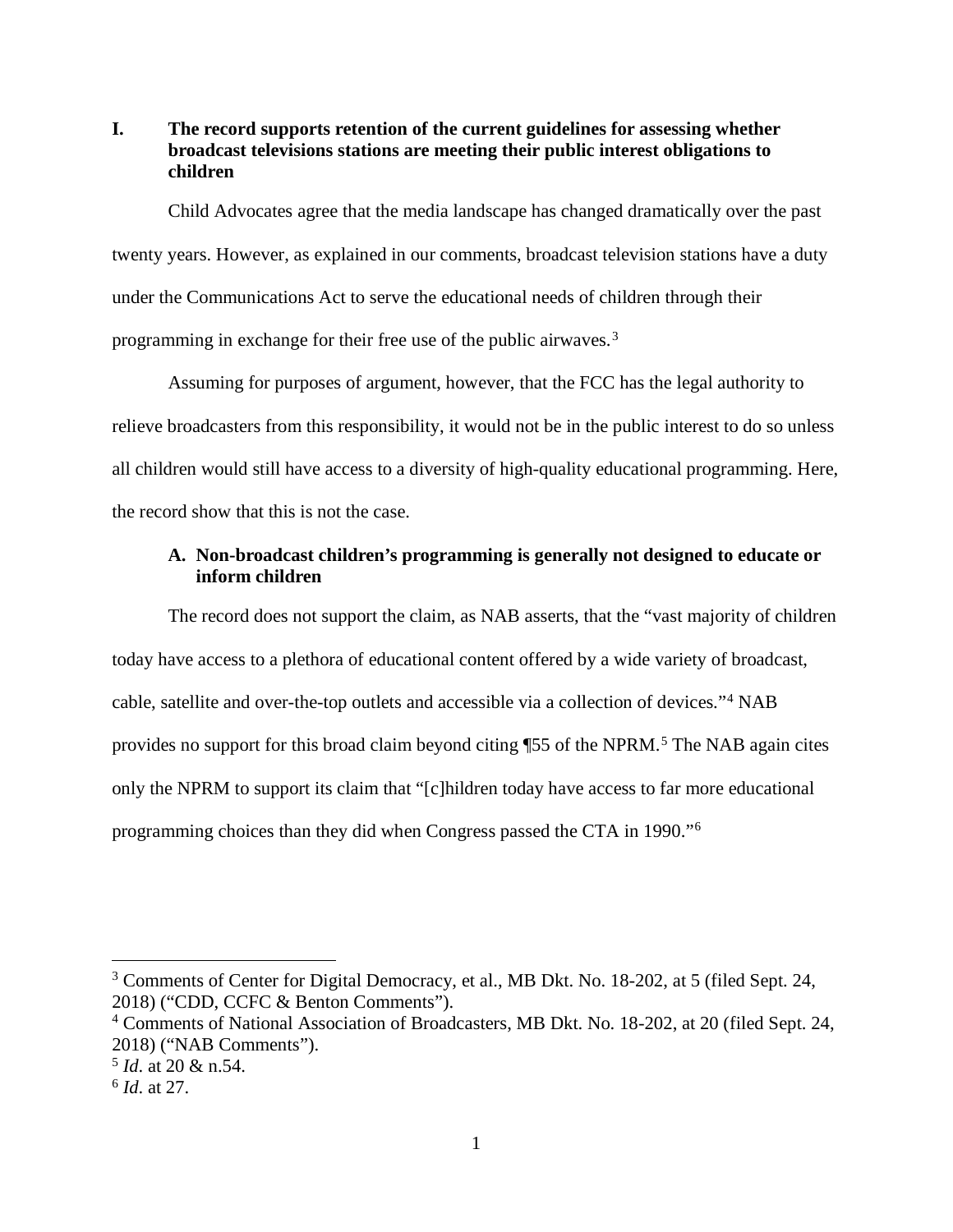NTCA asserts that cable networks "provide thousands of hours of high-quality children's programming annually . . . and are committed to providing a safe space to entertain and educate children twelve years old and younger."[7](#page-5-0) But NTCA too makes no effort to quantify how much of this children's programming has education as a significant purpose. Indeed, it points out that cable networks are not required to provide a minimum amount of "core" educational and informational programming. NCTA states "unlike broadcasters they have no separate reason to distinguish 'education and informational' programming from the other children's programming they provide on related channels."[8](#page-5-1)

Further industry commenters argue that the alternatives to broadcast and cable, such as social media, provide children with enough programming that young audiences no longer depend on broadcast television.<sup>[9](#page-5-2)</sup> This is blatantly false and fails to differentiate between entertaining programming, educational programming, and forms of interactive entertainment—namely, social media— which aren't programming at all. Social media and OTT providers are focused on entertainment and under no obligation to offer educational content.[10](#page-5-3) Much of the children's programming offered on Hulu Kids, Amazon, YouTube and Netflix was originally produced for cable television by companies such as Disney, Nickelodeon and Cartoon Network, and is not designed with educating children as a specific purpose.

<span id="page-5-0"></span> <sup>7</sup> Comments of the Internet & Television Association, MB Dkt. No. 18-202, at 1 (filed Sept. 24, 2018) ("NCTA Comment").

<span id="page-5-1"></span><sup>8</sup> *See Policies and Rules Concerning Children's Television Programming*, MM Docket No. 93- 48, Report and Order, 11 FCC Rcd 10660 (1996) at ¶ 4 ("1996 Order").

<span id="page-5-2"></span><sup>9</sup> NAB Comments at 6-7; *id*. at 11-12.

<span id="page-5-3"></span><sup>&</sup>lt;sup>10</sup> Kathy Hirsh-Pasek, Jennifer M. Zosh, Roberta Michnick Golinkoff, James H. Gray, Michael B. Robb & Jordy Kaufman, *Putting Education in "Educational" Apps: Lessons from the Science of Learning*, PSYCHOLOGICAL SCIENCE IN THE PUBLIC INTEREST, Vol. 16(1) 3-34, Association For Psychological Science (2015) at 3-5 (Finding that apps are largely unregulated and untested and while there are many entertaining apps, "only a handful of apps are designed with an eye toward how children actually learn.").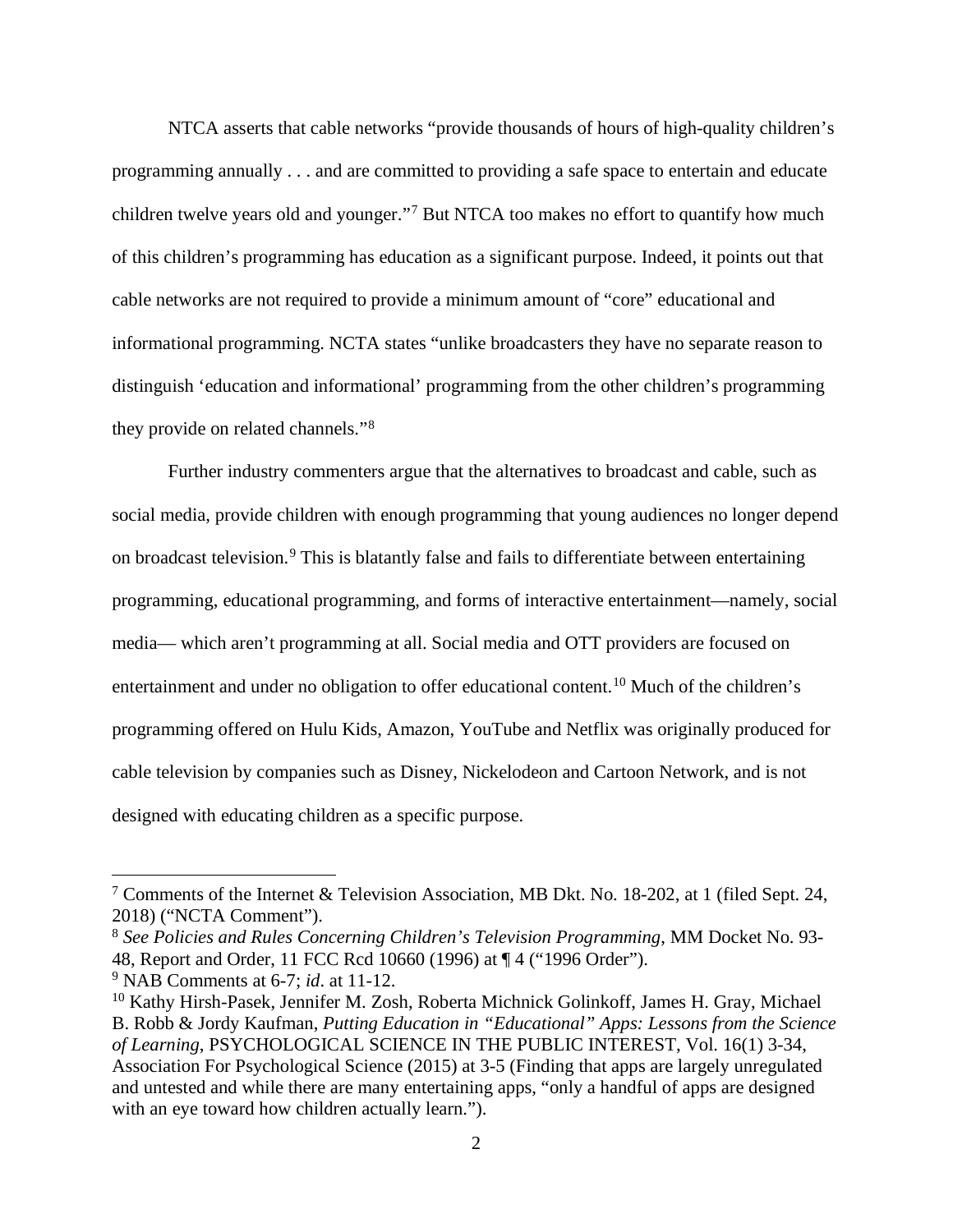In sum, only broadcast television has a statutory obligation to provide educational programming for children. While other platforms certainly have the potential to provide such programming, there is no evidence in the record that quantifies or describe the extent of educational children's programming available on cable, satellite, YouTube, Netflix or other streaming services.

### **B. Many families continue to watch and rely on over-the-air broadcasting**

<span id="page-6-0"></span>The record also shows that many families continue to watch over-the-air broadcasting. *Broadcasting and Cable* reports that "[d]espite the industry's focus on streaming and on-demand video, linear TV dominates Americans' time spent viewing and is on the rise."[11](#page-6-1) Similarly, a new study by SmithGeiger found that live TV viewing is up 26% from last year, with TV viewers spending an average of 3 hours and 13 minutes per day watching live TV.[12](#page-6-2)

Nielsen's Total Audience Report Q1 2018 reports that on average, 81% of TV households use a multichannel service, 6% are broadband only, and 13% of households rely exclusively on over-the-air broadcasting, as shown in the charts below.<sup>[13](#page-6-3)</sup>

<span id="page-6-1"></span> <sup>11</sup> *See* Jon Lafayette, *Linear TV Dominates Time Spent Watching Video: Nielsen*, Broadcasting & Cable (Jul. 31, 2018), [https://www.broadcastingcable.com/news/linear-tv-dominates-time-spent](https://www.broadcastingcable.com/news/linear-tv-dominates-time-spent-watching-video-nielsen)[watching-video-nielsen.](https://www.broadcastingcable.com/news/linear-tv-dominates-time-spent-watching-video-nielsen)<br><sup>12</sup> Wayne Friedman, *TV Dominates, but Digital Media is a Fixture*, Mediapost (Apr. 17, 2018),

<span id="page-6-2"></span>[https://www.mediapost.com/publications/article/317716/tv-dominates-but-digital-media-is-a](https://www.mediapost.com/publications/article/317716/tv-dominates-but-digital-media-is-a-fixture.html)[fixture.html;](https://www.mediapost.com/publications/article/317716/tv-dominates-but-digital-media-is-a-fixture.html) Cynthia Littleton, *Survey: Local Broadcast TV Still Dominate source of News in 'Fake News' Era*, Variety (Apr. 8, 2018), [https://variety.com/2018/tv/news/nab-local-tv](https://variety.com/2018/tv/news/nab-local-tv-broadcast-fake-news-survey-1202747108/)[broadcast-fake-news-survey-1202747108/.](https://variety.com/2018/tv/news/nab-local-tv-broadcast-fake-news-survey-1202747108/)

<span id="page-6-3"></span><sup>13</sup> Nielsen, *The Nielsen Total Audience Report: Q1 2018* 11 (2018), https://www.nielsen.com/us/en/insights/reports/2018/q1-2018-total-audience-report.html.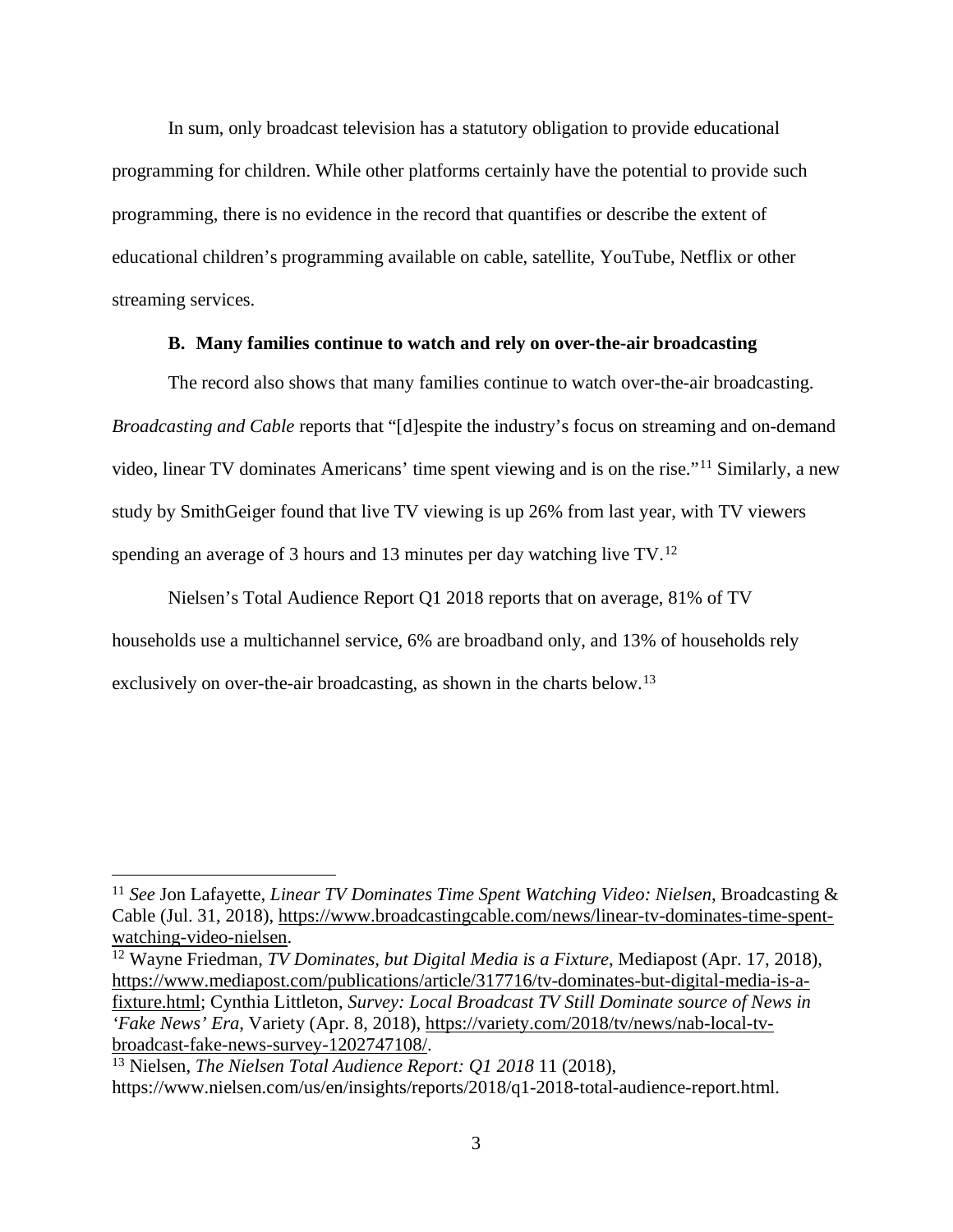

Total Multichannel

Since there are approximately 119.6 TV million households in the  $US<sub>14</sub>$  $US<sub>14</sub>$  $US<sub>14</sub>$  this means that about 15,548,000 million households rely exclusively on over-the-broadcasting. Nielsen found that the percentage of minority households that relied on over-the-air television was higher than the national average. For Black households it was 16%, for Asian-American households it was 15%, and for Hispanic households it was 20%.[15](#page-7-1)

In contrast to this published report, several commenters claim that the percentage of households relying on over-the-air broadcasting is much lower. Americans for Tax Reform *et al.,* for example, asserts that "[a]ccording to Nielsen, there are only 2.5% of households without cable or internet access in the home. Of those homes, only 20% have a child between the ages of two and 17. That leaves **only .5% of households with children that don't have cable or** 

<span id="page-7-0"></span> <sup>14</sup> *Nielsen Estimates 119.6 million TV home in the US for the 2017-18 season*, Nielsen Insights (Aug. 25, 2017), https://www.nielsen.com/us/en/insights/news/2017/nielsen-estimates-119-6 million-us-tv-homes-2017-2018-tv-season.html.

<span id="page-7-1"></span><sup>&</sup>lt;sup>15</sup> At a recent Hispanic TV Summit, panelists emphasized that Spanish language networks are increasingly dependent on old-fashion linear channels for the core of their business. Mike Farrell, *Hispanic TV Summit: Linear Isn't Dead for Hispanic Channels*, Multichannel News (Oct. 4, 2018), [https://www.multichannel.com/news/hispanic-summit-linear-isnt-dead-for](https://www.multichannel.com/news/hispanic-summit-linear-isnt-dead-for-hispanic-channels)[hispanic-channels.](https://www.multichannel.com/news/hispanic-summit-linear-isnt-dead-for-hispanic-channels)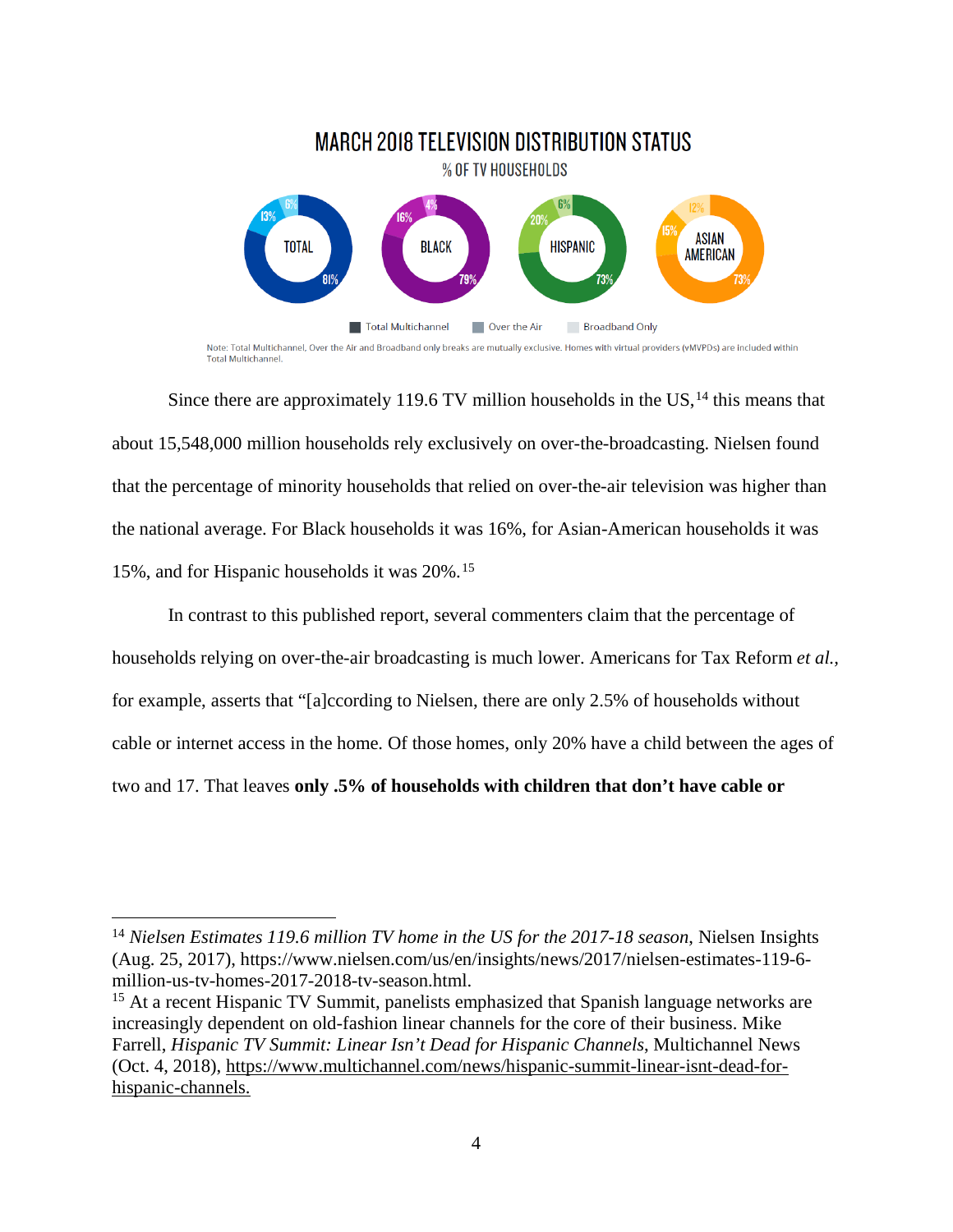**internet in the home**. . ."[16](#page-8-0) NAB cites these same statistics, i.e., that "*only 0.5 percent* of TV households (or about 582,000 households) have neither internet nor multichannel video service *and* include children ages 2-17."[17](#page-8-1)

While both Americans for Tax Reform *et al.* and the NAB say these numbers came from Nielsen, Child Advocates were not able to verify them,<sup>[18](#page-8-2)</sup> and believe that they are much too low. As discussed above, the Nielsen Total Audience Report found that 13% of households (15,548,000) rely exclusively on over-the-air broadcasting. US Census figures for 2017 show that there are  $49,756,000$  households with children under age 18 (or almost  $42\%$ ).<sup>[19](#page-8-3)</sup>

<span id="page-8-0"></span><sup>&</sup>lt;sup>16</sup> Letter to Chairman Pai from Americans for Tax Reform et al, (June 21, 2018), [https://ecfsapi.fcc.gov/file/106222242601905/Coalition%20ltr%20Media%20Modernization%20](https://ecfsapi.fcc.gov/file/106222242601905/Coalition%20ltr%20Media%20Modernization%20062118.pdf) [062118.pdf.](https://ecfsapi.fcc.gov/file/106222242601905/Coalition%20ltr%20Media%20Modernization%20062118.pdf) (emphasis in original).

<span id="page-8-1"></span><sup>17</sup> NAB Comments at 3; *id*. at 7; *id*. at 10.

<span id="page-8-2"></span><sup>&</sup>lt;sup>18</sup> The only specific source Americans for Tax Reform et al and NAB cite is Nielsen's National Panel between  $04/26/18$ -  $05/23/18$ , which does not seem to be publicly available.

<span id="page-8-3"></span><sup>&</sup>lt;sup>19</sup> Number of family households with children under 18 years of age in the United States in 2017, *by age of children (in thousands)*, Statistica, [https://www.statista.com/statistics/679812/number](https://www.statista.com/statistics/679812/number-of-households-with-children-by-age/)[of-households-with-children-by-age/.](https://www.statista.com/statistics/679812/number-of-households-with-children-by-age/)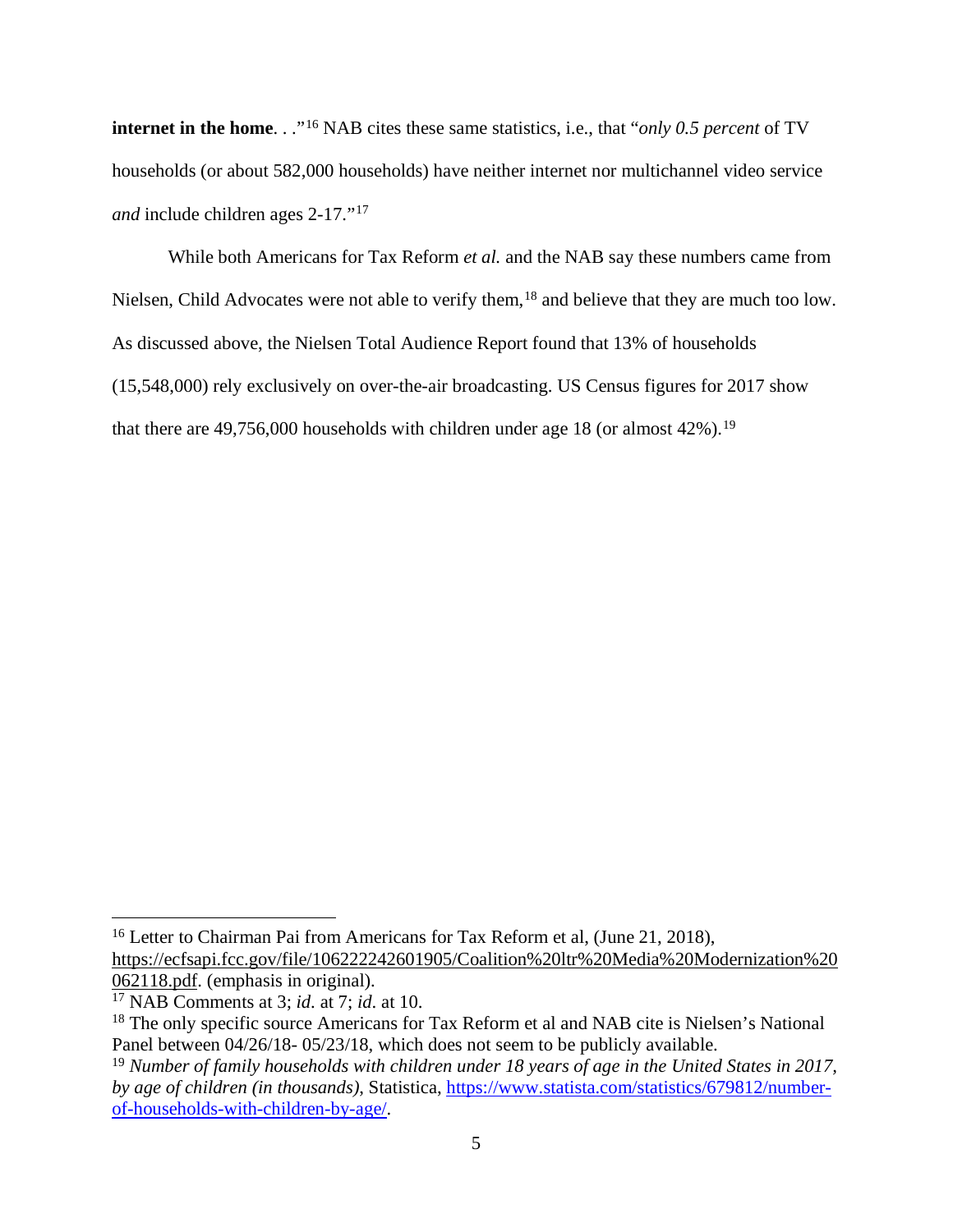

This suggests that the number of households with children that rely on over-the-air broadcasting is approximately 6,530,160 (42% of 15,548,000), or 11 times more than the number estimated by the NAB.

### **C. Many families are unable to afford non-broadcast alternatives**

<span id="page-9-0"></span>As further evidence that many more households continue to rely on broadcast television, the record shows that alternatives to broadcast television are expensive and out of reach for many low-income families.<sup>[20](#page-9-1)</sup> Imagine, for example, a family of 4 living in rural Kansas. To access cable or DBS, the family would have to pay a monthly cable subscription of \$60.<sup>[21](#page-9-2)</sup> To use an

<span id="page-9-1"></span> <sup>20</sup> *See* Comments of CDD, CCFC & Benton at 17-22; Comments of Common Sense Media, MB Dkt. No. 18-202, at 1-2 (filed Sept. 24, 2018) ("CSM Comment"); Comments of National Hispanic Media Coalition, MB Dkt. No. 18-202, at 1,7 (filed Sept. 24, 2018) ("NHMC Comment").

<span id="page-9-2"></span> $21$  For families living in Lindsborg, Kansas, DBS service costs a minimum of \$60/month, while cable service cost \$59.99/month. These prices were found online at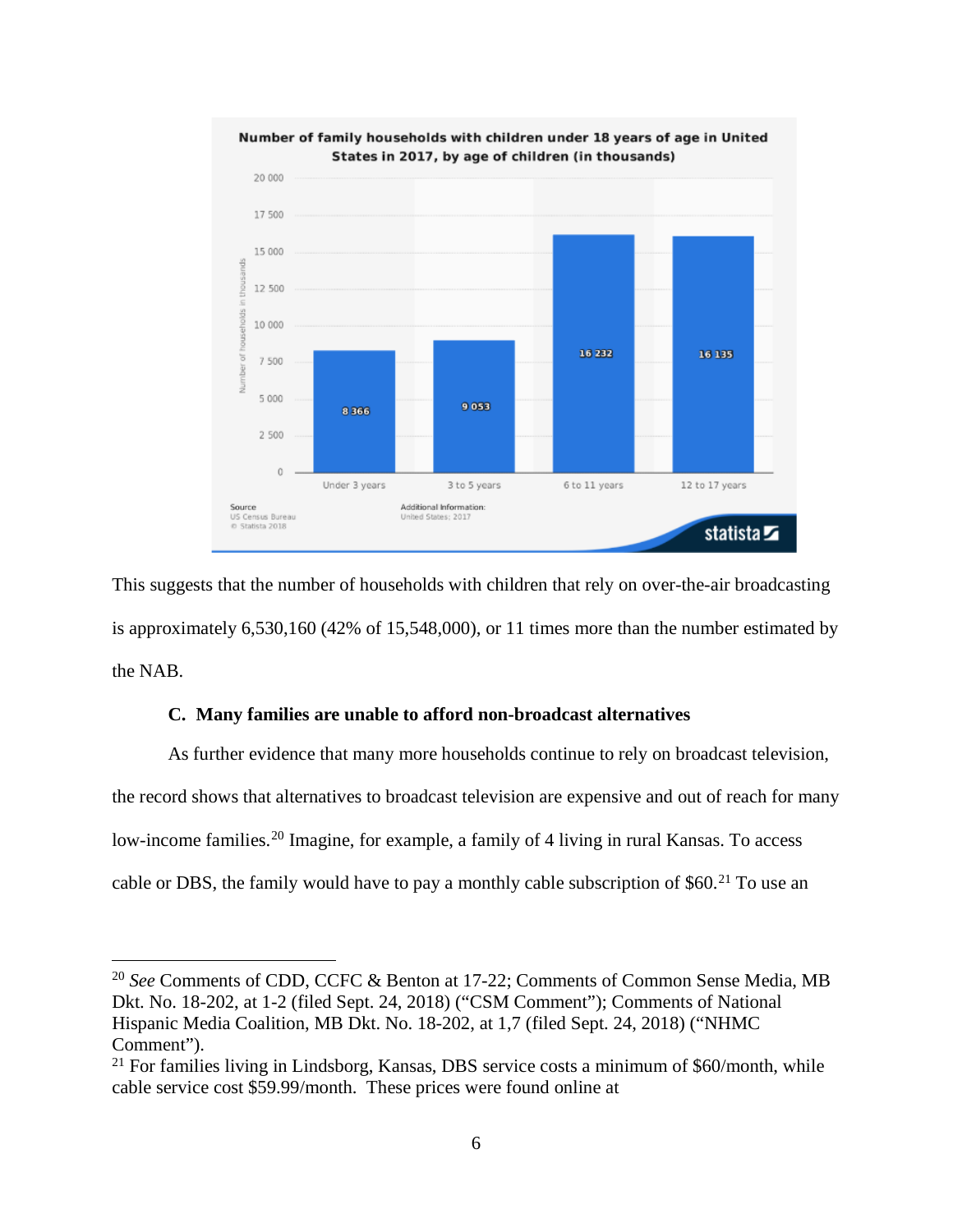OTT provider like Netflix, the family would need pay around a \$10/month subscription fee plus subscribe to a broadband service, which (if available at all) would cost at least \$40/month with a \$19.95 activation fee.<sup>[22](#page-10-1)</sup> If the family wanted to bundle the internet and cable, they would have to pay at least \$75/month.[23](#page-10-2) These totals, ranging between \$50 and \$75 per month, are simply too high for many families to afford. Common Sense Media and the National Hispanic Media Coalition ("NHMC") found that many lower-income families do not have access to cable or internet alternatives. [24](#page-10-3)

### **D. Many children watch broadcast television**

<span id="page-10-0"></span>While NAB argues that broadcasters have lost much of its child audience to other platforms, the statistics it cites actually show that many children still watch broadcast television. NAB states, for example, that "total viewership of persons ages 2-17 on any given day dropped from 4.0 million in the 1991-1992 television season to 600,000 in the 2017-2018 season."[25](#page-10-4) But 600,000 viewers per day is still a lot of viewers. Similarly, NAB asserts that children ages 2-16 watched only 34 minutes per day of broadcast television in 2017 compared to 115 in 2000.<sup>[26](#page-10-5)</sup> But again, 34 minutes per day is a lot of time spent watching broadcast television.

 $\overline{a}$ 

[https://www.usdish.com/packages?kbid=85105&utm\\_source=cabletv.com&utm\\_medium=affilia](https://www.usdish.com/packages?kbid=85105&utm_source=cabletv.com&utm_medium=affiliate) [te](https://www.usdish.com/packages?kbid=85105&utm_source=cabletv.com&utm_medium=affiliate) and [https://www.attsavings.com/availability/uverse/ks/lindsborg\)](https://www.attsavings.com/availability/uverse/ks/lindsborg).<br><sup>22</sup> The AT&T Internet Basic plan, AT&T, https://www.attsavings.com/internet/internet-basic-5.

<span id="page-10-1"></span>

<span id="page-10-2"></span><sup>&</sup>lt;sup>23</sup> AT&T bundle costs \$75/month [\(https://www.attsavings.com/availability/uverse/ks/lindsborg\)](https://www.attsavings.com/availability/uverse/ks/lindsborg); Comcast Xfinity bundle costs \$89.99/month [\(https://www.cabletv.com/xfinity/bundles\)](https://www.cabletv.com/xfinity/bundles).

<span id="page-10-3"></span><sup>24</sup> Common Sense Media, *The Common Sense Census: Media Use by Kids Age Zero to Eight* (2017) (28% of 0-to 8-year olds in lower-income families do not have a home computer, 26% lack access to high-speed internet at home, and 39% do not have cable subscriptions); *see also* NHMC Comments at 7.

<span id="page-10-4"></span><sup>25</sup> NAB Comments at 8-9.

<span id="page-10-5"></span><sup>26</sup> *Id.* at 8.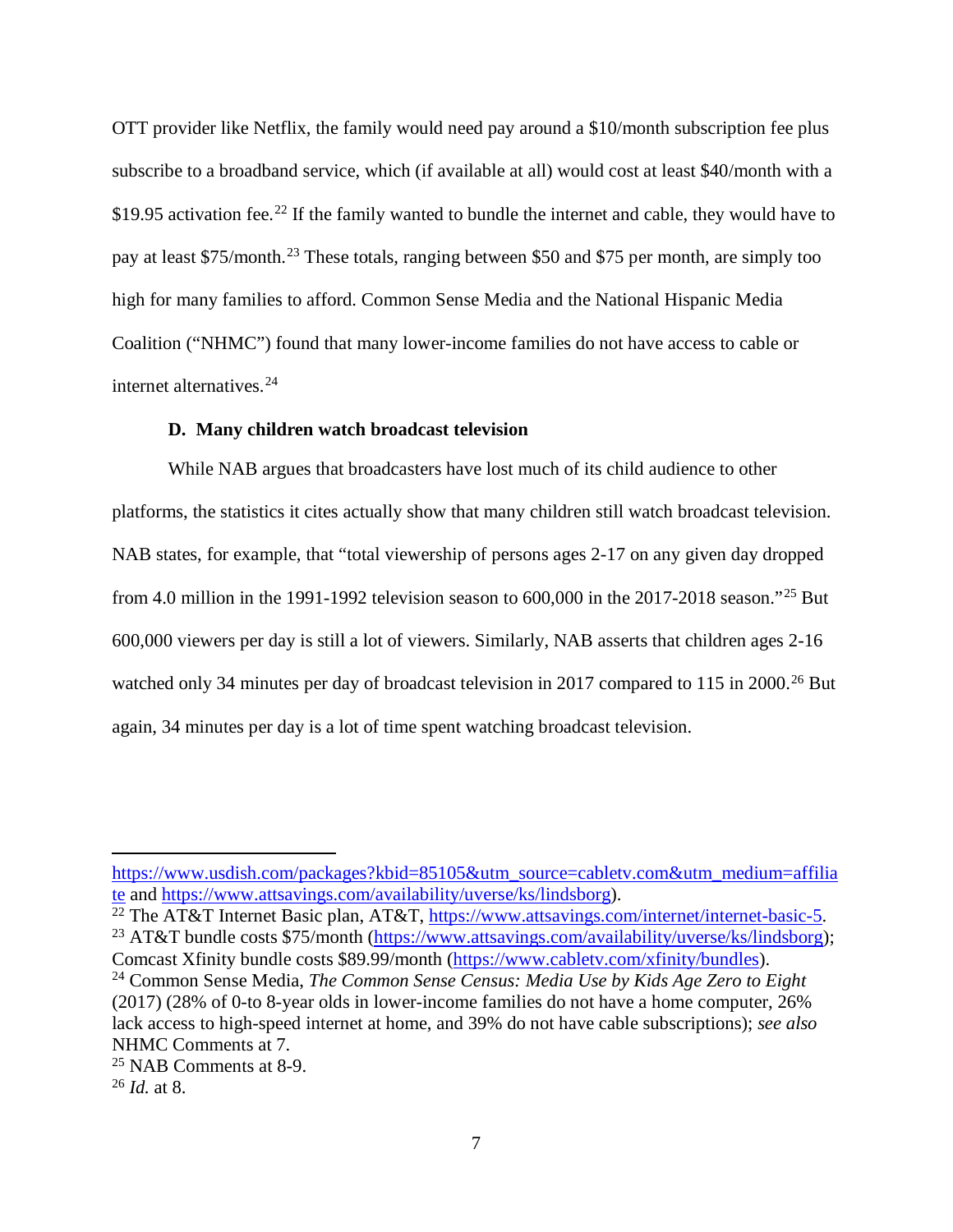NAB also claims that Saturday morning viewership of the four networks by children ages 2-11 has declined by 71% in the last ten years.<sup>[27](#page-11-0)</sup> It is not surprising that viewership on Saturday morning by younger children has dropped off given the fact the four major networks provide *no*  programming on Saturday or any other day designed to educate children ages 2-11.[28](#page-11-1) But the fact remains that a large number of children are still watching a great deal of broadcast television throughout the week. These children would benefit from having high quality educational programming designed for them. Broadcasters' unwillingness to produce or purchase educational programming and to air it at times when young audiences are available is not a reason to relieve them of their public interest obligations.

In conclusion, while broadcast television may be losing young viewers to YouTube and OTT services, unless and until the FCC finds that these sources provide a sufficient amount of high quality educational programming that all children can access, it should not eliminate or substantially modify the current guidelines.

<span id="page-11-0"></span> <sup>27</sup> *Id.* at 10.

<span id="page-11-1"></span><sup>28</sup> *See* Comments of Litton Entertainment, MB Dkt. No. 18-202, at ii (filed Sept. 24, 2018) ("Litton Comments"); *id*. at 5. A single company, Litton Entertainment, provides three hour programming targeted for teens to ABC, CBS, NBC, CW, and Telemundo stations. *See also* David Robb, *Preteen Saturday Morning Kid's Shows Abandoned by Broadcast Networks*, Deadline (June 20, 2016), [https://deadline.com/2016/06/kids-tv-shows-saturday-mornings](https://deadline.com/2016/06/kids-tv-shows-saturday-mornings-fccloophole-advertising-1201774658/)[fccloophole-advertising-1201774658/.](https://deadline.com/2016/06/kids-tv-shows-saturday-mornings-fccloophole-advertising-1201774658/)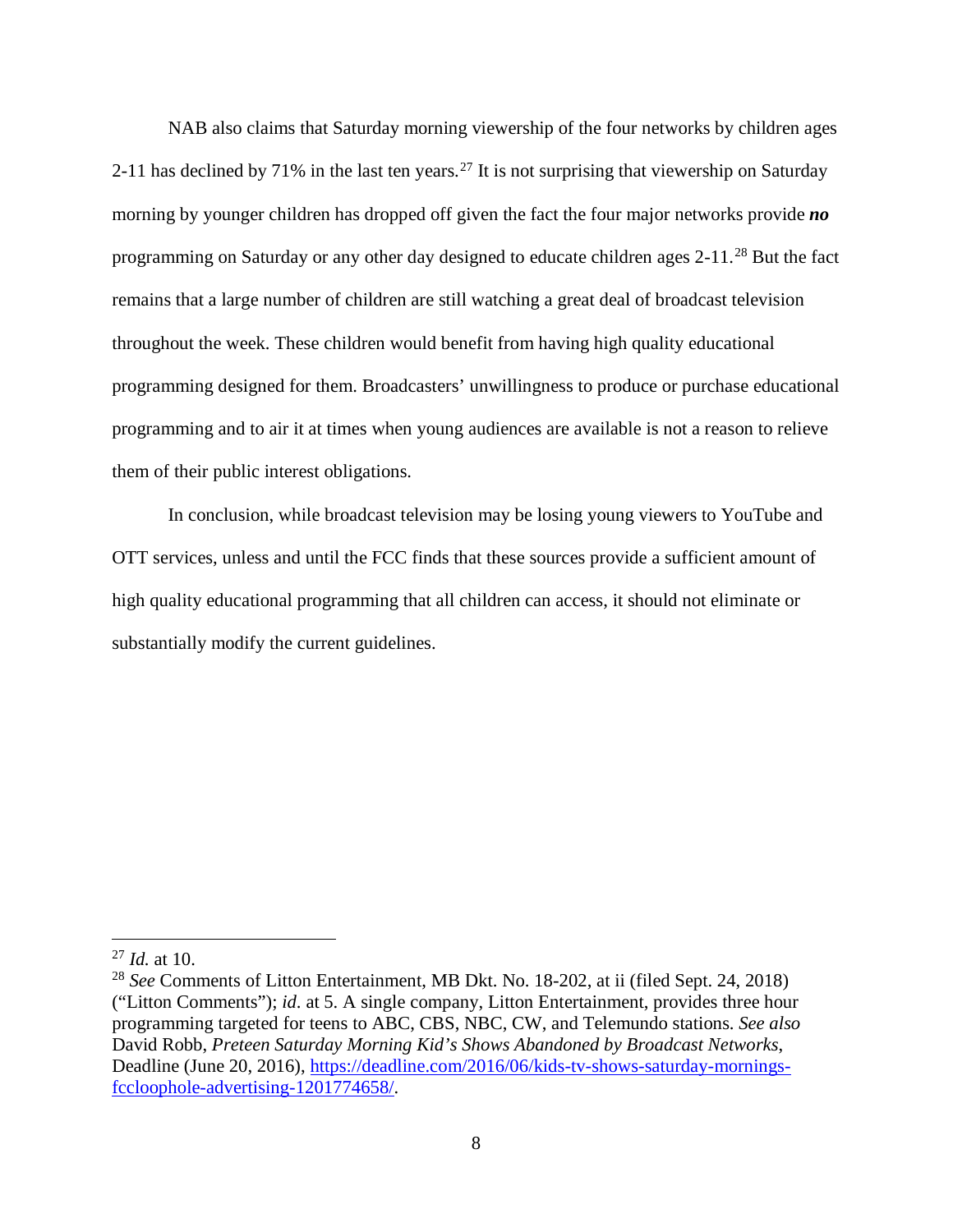## <span id="page-12-0"></span>**II. The current children's programming guidelines already provide stations with great flexibility**

Child Advocates agree with NHMC, that the 3 hours per week of core programming does not impose significant burdens on broadcasters.<sup>[29](#page-12-1)</sup> And contrary to NAB, the current guidelines are not "one-size-fits-all."[30](#page-12-2)

Neither category A or B dictates the subject matter, program format or scheduling of E/I programming (other than it must air between 7 AM and 10 PM). Broadcasters that would prefer not to satisfy Category A by airing on average 3 hours of E/I programming per week, may opt for Category B. Under Category B,

> Broadcasters that air somewhat less than three hours per week of core programming will also receive staff-level approval if they show that they have aired a package of different types of educational and informational programming that demonstrates a level of commitment to educating and informing children that is at least equivalent to airing three hours per week of core programming.<sup>[31](#page-12-3)</sup>

Under Category B, the FCC takes into account "specials, regularly scheduled non-weekly programs, short-form programs, and PSAs with significant purpose of educating and informing children ages 16."[32](#page-12-4) It explained that it created Category B so that broadcasters that did not offer 3 hours of regularly scheduled E/I programming could still "qualify for routine staff processing of their applications."[33](#page-12-5) Thus, commenters who blame the guidelines for their decision not to air short form programming or specials, are simply wrong.  $34$  In fact, short form programming, like

<span id="page-12-1"></span> <sup>29</sup> *See* NHMC Comments at 4; *see also* 1996 Order at ¶ 4. In adopting the guidelines, the FCC found that three hours per week was minimal when compared against a station's many weekly broadcast hours.

<span id="page-12-2"></span><sup>30</sup> NAB Comments at 4.

<span id="page-12-3"></span><sup>31</sup> 1996 Order at 10723-24.

<span id="page-12-4"></span><sup>32</sup> *Id.*

<span id="page-12-5"></span><sup>33</sup> *Id*.

<span id="page-12-6"></span><sup>34</sup> NAB Comments at 31 n. 71; NPRM at ¶¶ 20, 24.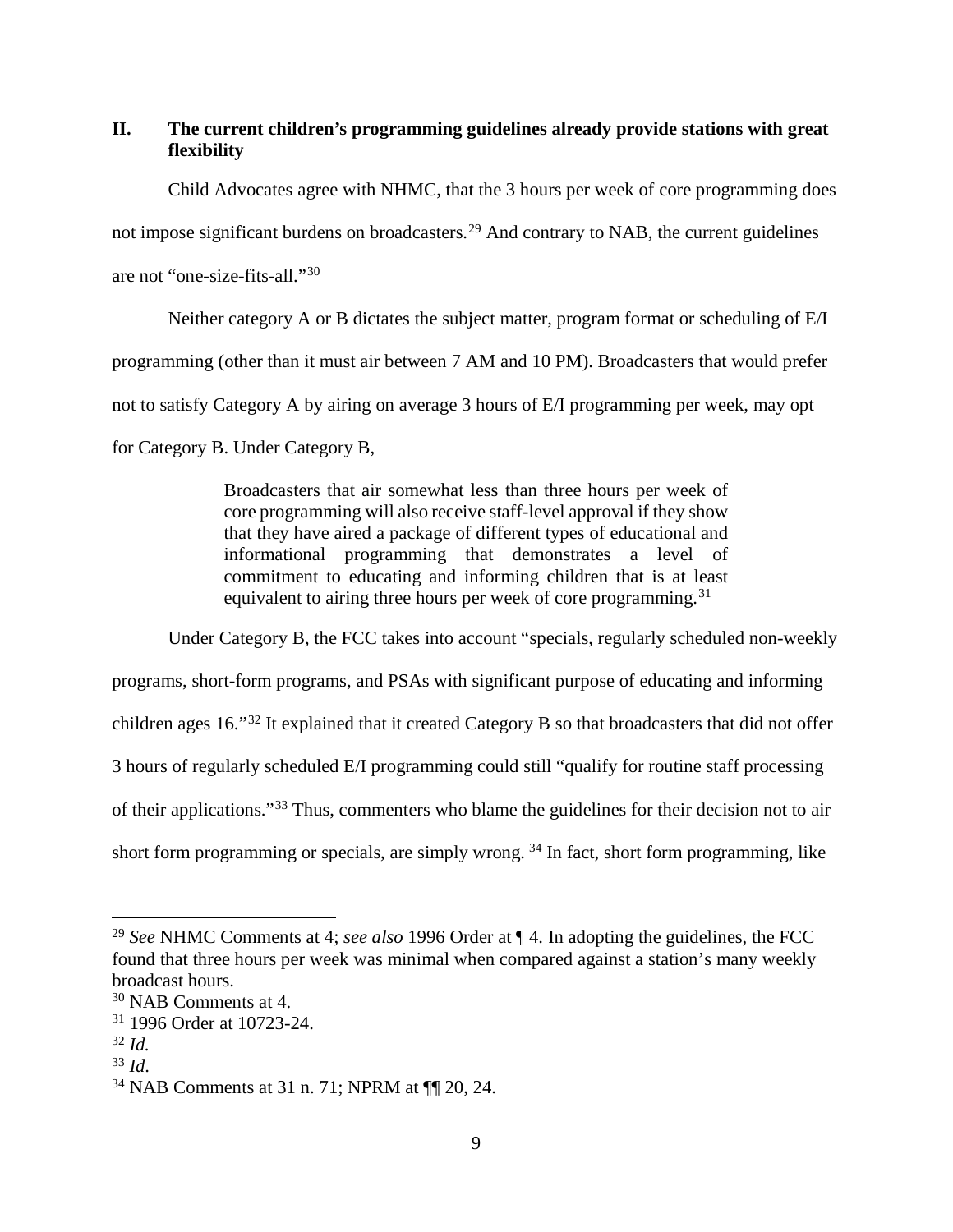ABC Afterschool specials and Schoolhouse Rock, would not exist if not for pressure from FCC commissioners. In the 1970s, facing pressure from the FCC and children's advocates to improve their children's programming, networks like ABC created specials designed for children.<sup>[35](#page-13-0)</sup> In fact, what doomed Schoolhouse Rock was a weakening of children's television guidelines.<sup>[36](#page-13-1)</sup> The FCC repealed advertising and other restrictions on children's television shows with an order in 1984 and one year later, ABC canceled Schoolhouse Rock.<sup>[37](#page-13-2)</sup> Not only was FCC regulation not responsible for the demise of children's short-form programming, regulatory pressure had actually facilitated its creation in the first place.

Ultimately, Broadcasters that do not fall within either Category A or B, still

have a full opportunity to [show they complied with the CTA] by, for example, . . . relying in part on sponsorship of core educational and informational programs on other stations in the market that increases the amount of core educational and informational programming on the station airing the sponsored program and/or on special nonbroadcast efforts which enhance the value of children's educational and informational television programming.<sup>[38](#page-13-3)</sup>

While the NAB complains that "[r]equiring full Commission review of the renewal applications of stations engaging in sponsorships effectively discourages any station from exploring such an option,"[39](#page-13-4) it does not propose specific criteria for the staff to use in assessing the sufficiency of

<span id="page-13-0"></span> 35 Meg Schumm, *Menudo, Mary Lou Retton, and "Schoolhouse Rock": Making the Case for a New Children's Television Act*, Common Sense Media (July 11, 2018), [https://www.commonsensemedia.org/kids-action/blog/menudo-mary-lou-retton-and](https://www.commonsensemedia.org/kids-action/blog/menudo-mary-lou-retton-and-schoolhouse-rock-making-the-case-for-a-new-childrens)[schoolhouse-rock-making-the-case-for-a-new-childrens#.](https://www.commonsensemedia.org/kids-action/blog/menudo-mary-lou-retton-and-schoolhouse-rock-making-the-case-for-a-new-childrens) 36 *Id.*

<span id="page-13-2"></span><span id="page-13-1"></span><sup>37</sup> *Id.*

<span id="page-13-3"></span><sup>38</sup> 1996 Order at 10724.

<span id="page-13-4"></span><sup>39</sup> NAB Comments at 33.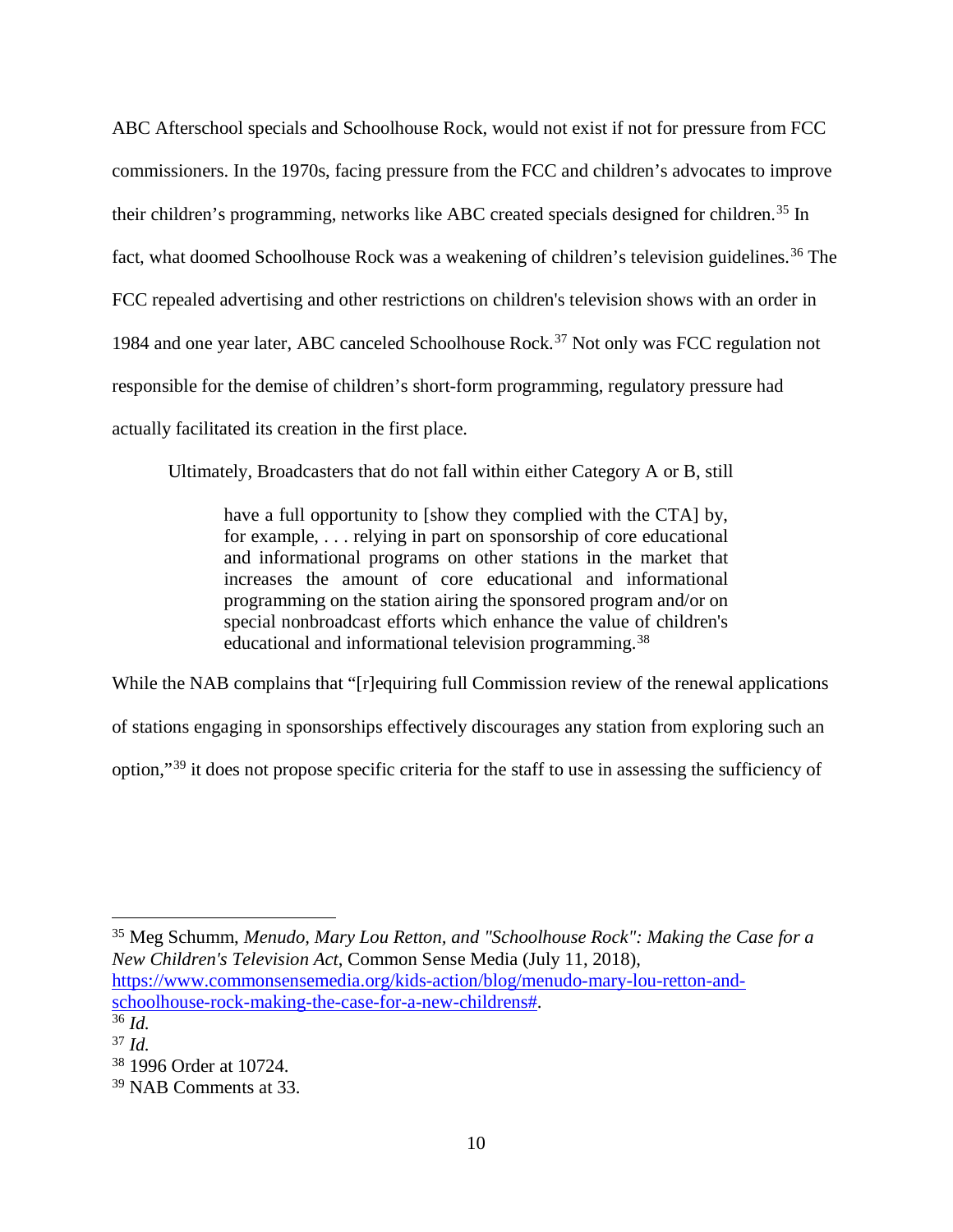these efforts.[40](#page-14-1) Unless and until specific criteria are adopted, the FCC cannot and should not

delegate this task to the Media Bureau.

# <span id="page-14-0"></span>**III. Granting broadcasters more "flexibility" would result in reduction of educational children's programming**

Despite the fact that the current E/I guidelines give broadcaster a great deal of flexibility,

they seek even more. Specifically, the NAB and Network Commenters want to limit the requisite

amount of children's educational programming to a mere 156 hours per year,<sup>[41](#page-14-2)</sup> while others want

to eliminate any quantitative guideline.<sup>[42](#page-14-3)</sup> The NAB further proposes to count toward the

guideline, programming that is

- shown only on multicast channels, which have minimal viewership and are not available to many households;
- not regularly scheduled and not identified in program guides so that parents could locate and record it;
- programming that is shorter than 30 minutes;
- programming that is aired as early as 6 am or as late as 11 pm when children are unlikely to be watching.  $43$

<span id="page-14-1"></span> <sup>40</sup> *See* Comments of National Religious Broadcasters Comments, MB Dkt. No. 18-202, at 1 (filed Sept. 24, 2018) ("NRB Comments"); *id*. at 4. The NRB's proposed solution is to replace form 398 with a compliance certification that requires stations to achieve a certain number or percentage of activities from a menu option model. The NRB provides the following vague menu options: "(i) hiring an intern to seek out collaborative ways to reach and serve children through video programming, (ii) initiating a survey of local viewers on ways to better serve children through station programming, (iii) enabling a children's programming link on the station's website to provide both broadcast and non-broadcast resources and links for parents, (iv) periodic emails, texts or other communications directly to viewers promoting children's educational and informational events, activities or programming, or (v) sharing station production equipment with, or providing production training to, individuals or entities seeking to produce children's programming."

<span id="page-14-2"></span><sup>41</sup> NAB Comments at 5.

<span id="page-14-3"></span><sup>&</sup>lt;sup>42</sup> Comments of Marantha Broadcasting Company, MB Dkt. No. 18-202, at 4 (filed Sept. 24, 2018) ("Marantha Comments").

<span id="page-14-4"></span><sup>43</sup> *E.g.,* NAB Comments at 5; *see also* Comments of Network Commenters, MB Dkt. No. 18- 202, at 5 (filed Sept. 24, 2018) ("Network Commenters"). Network Commenters advocate for the programming to be aired starting at 5 am.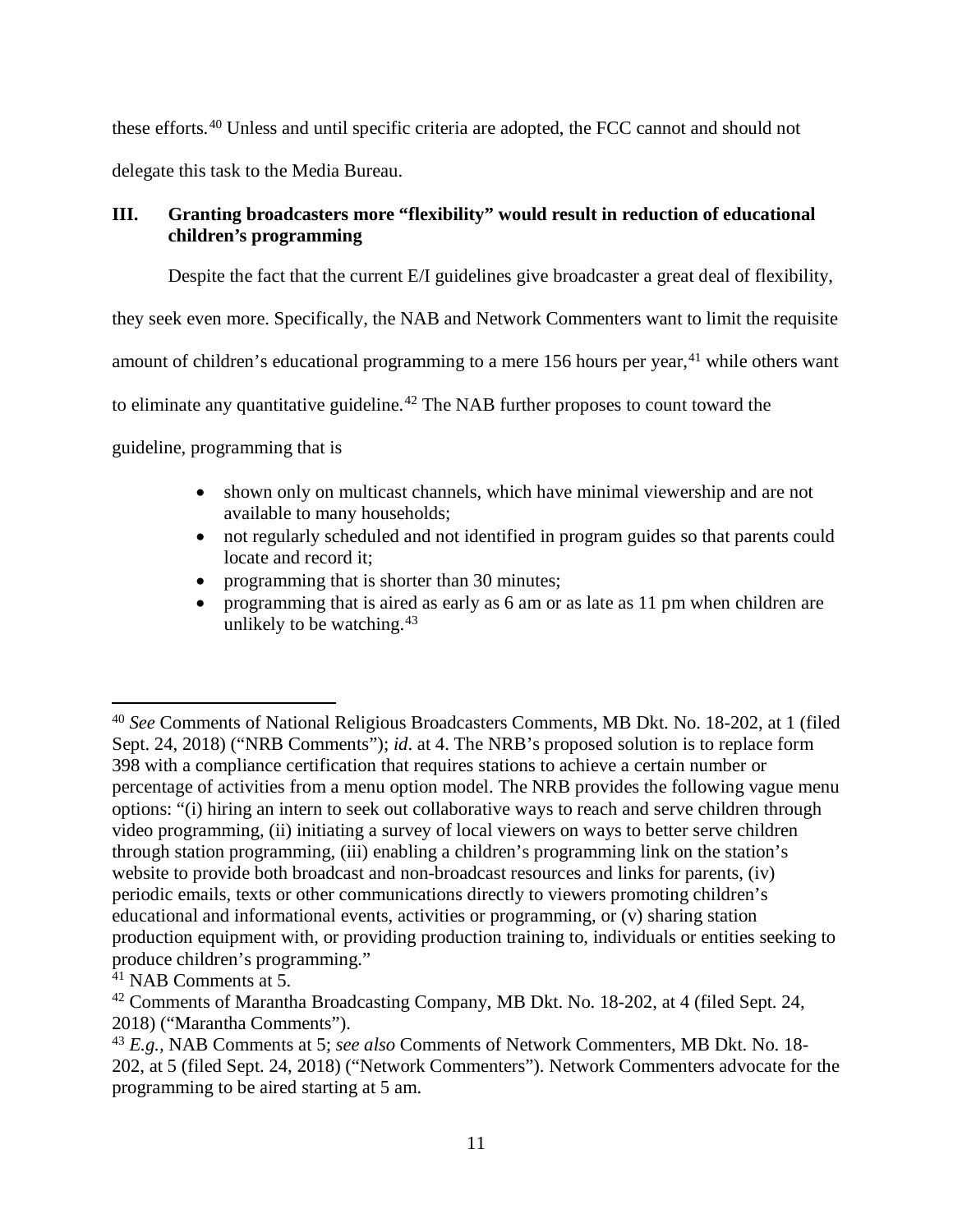If the FCC were to adopt this approach, it would deprive many children of access to educational children's E/I programming.

## <span id="page-15-0"></span>**A. Adopting the NAB safe harbor would reduce the amount, viewership and advertising revenues from children's educational programming, making production uneconomical**

Adopting the NAB proposal would allow television broadcasters to make even greater profits from their free use of the public airwaves. But it would do so by substantially reducing the quantity and quality of E/I programming for children. For example, WRC-TV, the NBCowned station in Washington D.C., aired 3 hours of core programming on its primary channel and 3 additional hours on multicast channels, according to its Form 398 for the third quarter of 2018. [44](#page-15-1) These amounts satisfy the current guidelines. However, under NAB's proposal however, they would only need 3 hours on any channel instead of 12 (3 primary) to meet the guideline.

NAB also wants stations to be able to place all children's core programing on multicast channels. While households that rely on over-the-air television can access the multicast channels, it appears that these channels have very low viewership. Unless Broadcasters demonstrate that a substantial number of children watch the multicast channels, they should not be permitted to put all of the E/I programming on these channels.

Low viewership of multicast channels is due in part because, as NAB points out, the FCC's must-carry requirements apply only to a station's primary channel. <sup>[45](#page-15-2)</sup> As such, families that subscribe to cable, especially the less expensive packages, are unlikely to have access to the non-primary channels. None of the cable providers provide any information suggesting the many of their subscribers have access to the multicast channels.

<span id="page-15-2"></span><span id="page-15-1"></span> <sup>44</sup> *Third Quarter of 2018 Children's TV Programming Report Amendment*, NBC Telemundo License, LLC (WRC-TV), FRN: 0019509470 (submitted Oct. 10, 2018) ("Form 398"). <sup>45</sup> NAB Comments at 3; *id*. at 20.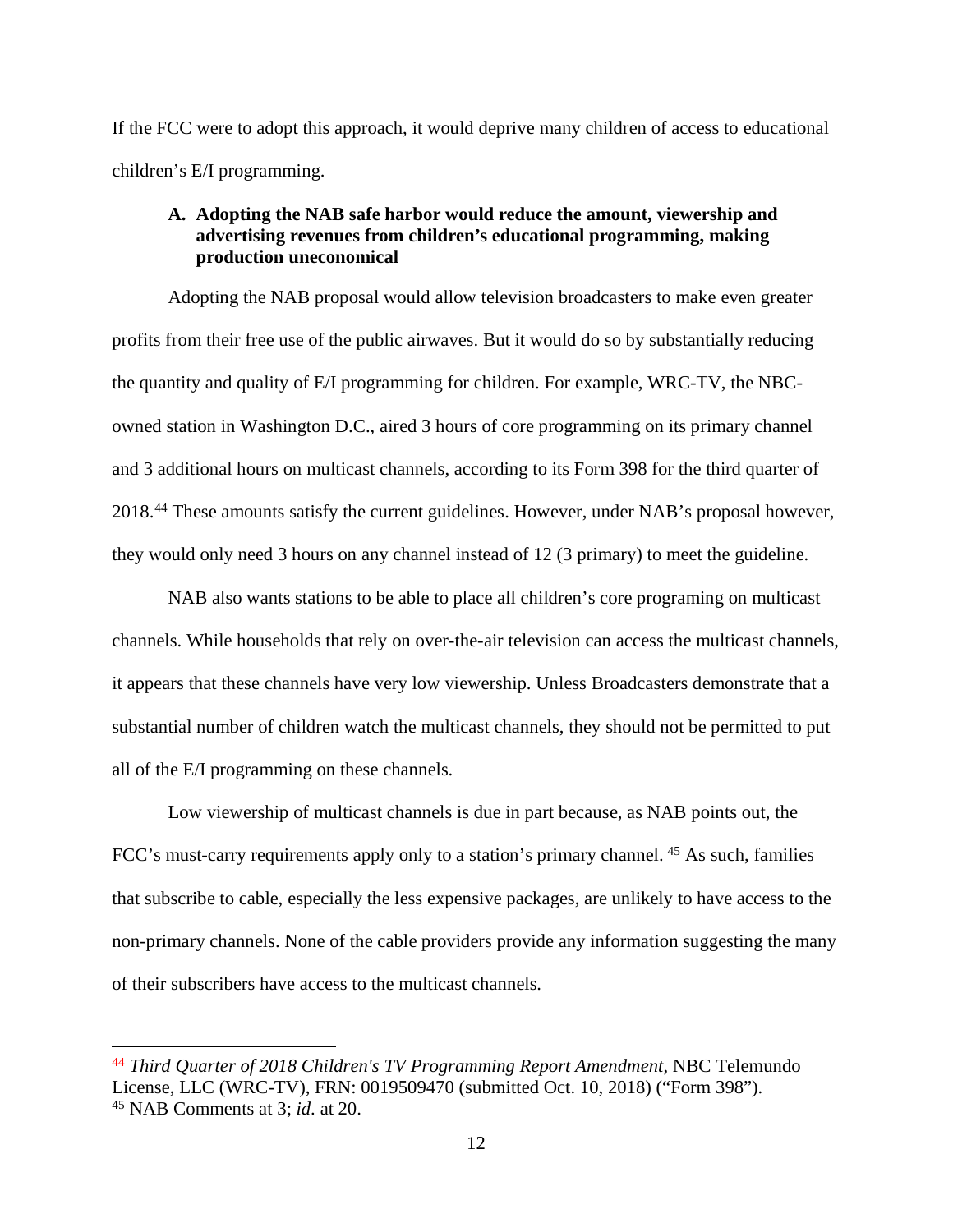Litton Entertainment's comments, however, demonstrate that viewership of children's educational programming is much lower on multicast channels than on primary channels. It reports that when its E/I programming is shown on multicast streams rather than the primary channel, advertising revenues drop by 98 percent.<sup>[46](#page-16-1)</sup> It explains that

> Allowing stations to satisfy their E/I obligations by moving programming to a multicast stream will destroy the economics of producing E/I programming, resulting in producers relying of reruns and stale programming to provide to stations. New E/I programming would likely disappear, and any newly produced programming would be of greatly inferior quality. [47](#page-16-2)

Litton's concern about the lack of child viewership on multicast channels is echoed by Marantha Broadcasting, which opposes having to put any children's E/I programs on multicast channels because children are less likely to watch "'specialized channels'. . . [like] soap opera channels, channels devoted to old movies, nostalgia television, news channels, or even static billboard channels with music."[48](#page-16-3) Accordingly, letting broadcasters air all children's E/I programming on multicast channels would result in fewer hours of such programming, much lower viewership, and cheaper, lower quality programming.

## <span id="page-16-0"></span>**B. There is no merit to NAB's claims about the benefits of putting all children's educational programming on multicast channels**

NAB attempts to bolster its argument to allow all E/I programming to be shown on multicast do not withstand closer examination. For example, NAB argues that that allowing stations to place all E/I programming on multicast channels would eliminate the need to pre-empt children's core programming for live sports. It cites as an example a Fox affiliate complaining

<span id="page-16-1"></span> <sup>46</sup> Litton Comments at ii; *id.* at 14.

<span id="page-16-2"></span><sup>47</sup> *Id.* at ii-iii; *id*. at 16.

<span id="page-16-3"></span><sup>48</sup> Marantha Comments at 3-4.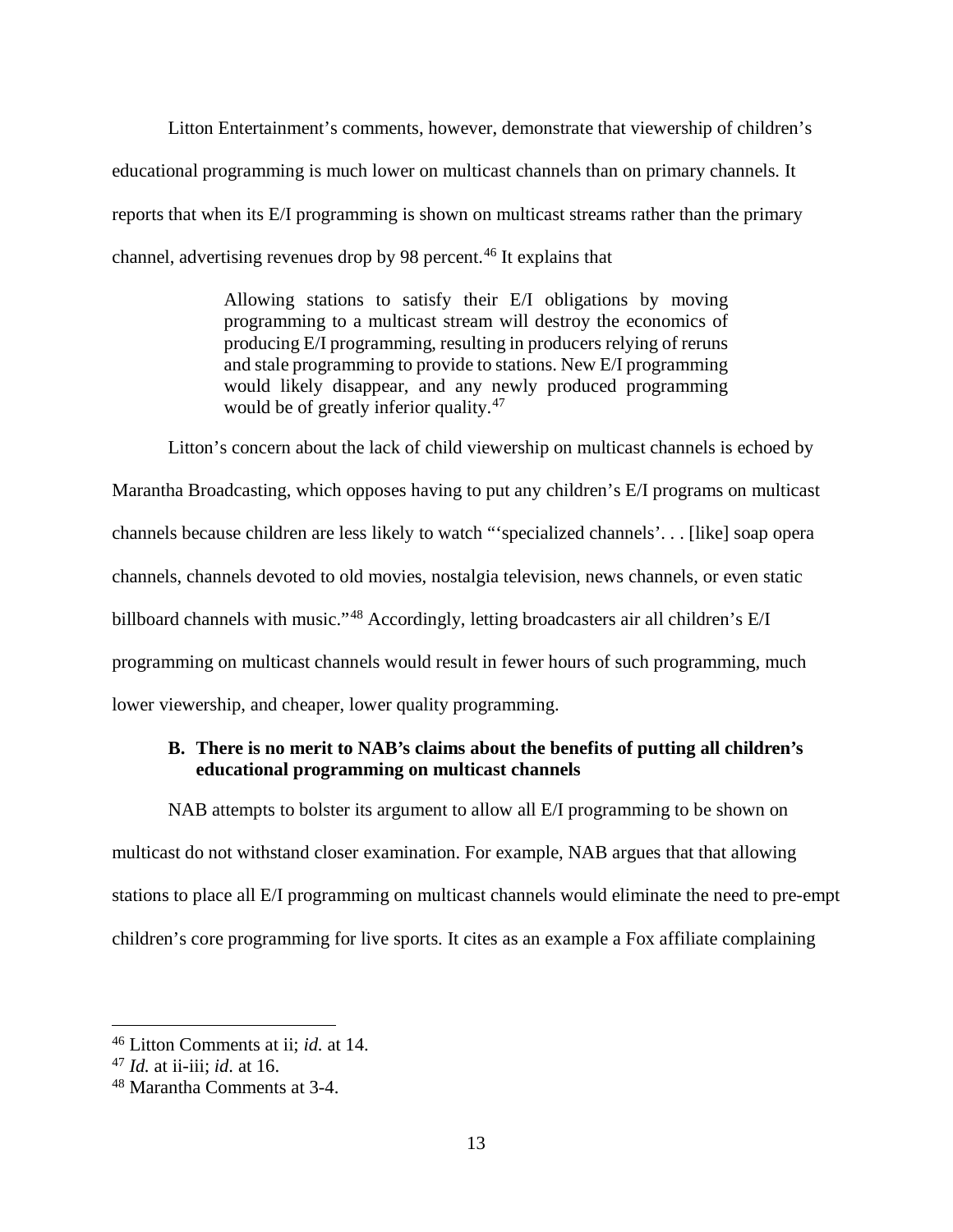that it must preempt 7:00 am Saturday and Sunday newscasts about 24 times per year, to air E/I programs that that been preempted by live network sports programming.[49](#page-17-0) However, nothing in the children's television rules requires children's programs be aired on Saturday and Sunday morning.<sup>[50](#page-17-1)</sup>

The broadcasters' real motivation for seeking "flexibililty" is so that they can make more money. Indeed, the general manager for the Fox affiliate described above explains that preempting local news for children's E/I programming "costs his station advertising dollars that cannot be recouped."[51](#page-17-2) NAB also cites an example of a network affiliate that could make a lot more money if it did not need to air E/I programming.<sup>[52](#page-17-3)</sup> That station claims that the syndicated show that it airs on weekdays generates about \$1,000 per day more in ad revenues than the adjacent E/I program.[53](#page-17-4) Similarly, Block Communications claims that it has been "thwarted" from airing pre-game shows to talk about important Saturday basketball games, estimating that if it could air local news on Saturday mornings instead of children's programming, it could save enough money to hire 14 additional employees.<sup>[54](#page-17-5)</sup> Besides the fact that Block could easily resolve its issues under the current guidelines by simply airing its children's programs on the weekdays,

<span id="page-17-0"></span> <sup>49</sup> NAB Comments at 25.

<span id="page-17-1"></span><sup>50</sup> Section 102(b), codified at 47 USC §303b. In fact, the CTA incentivizes stations to air more programming on weekdays by allowing an extra one minute and 30 seconds of advertising per hour. "[E]ach commercial television broadcast licensee shall limit the duration of advertising in children's television programming to not more than 10.5 minutes per hour on weekends and not more than 12 minutes per hour on weekdays."

<span id="page-17-2"></span><sup>51</sup> NAB Comments at 25-26.

<span id="page-17-3"></span><sup>52</sup> *Id*. at 29-30.

<span id="page-17-4"></span><sup>53</sup> *Id.* at 29-30. NAB cites several other similar examples.

<span id="page-17-5"></span><sup>54</sup> Comments of Block Communications, MB Dkt. No. 18-202, at 5-6 (filed Sept. 24, 2018); *see also* Remarks of FCC Commissioner O'Rielly, 2018 Kentucky Broadcasters Association Conference (Oct. 9, 2018), [https://www.fcc.gov/document/orielly-remarks-kentucky](https://www.fcc.gov/document/orielly-remarks-kentucky-broadcasters-association-conference)[broadcasters-association-conference.](https://www.fcc.gov/document/orielly-remarks-kentucky-broadcasters-association-conference)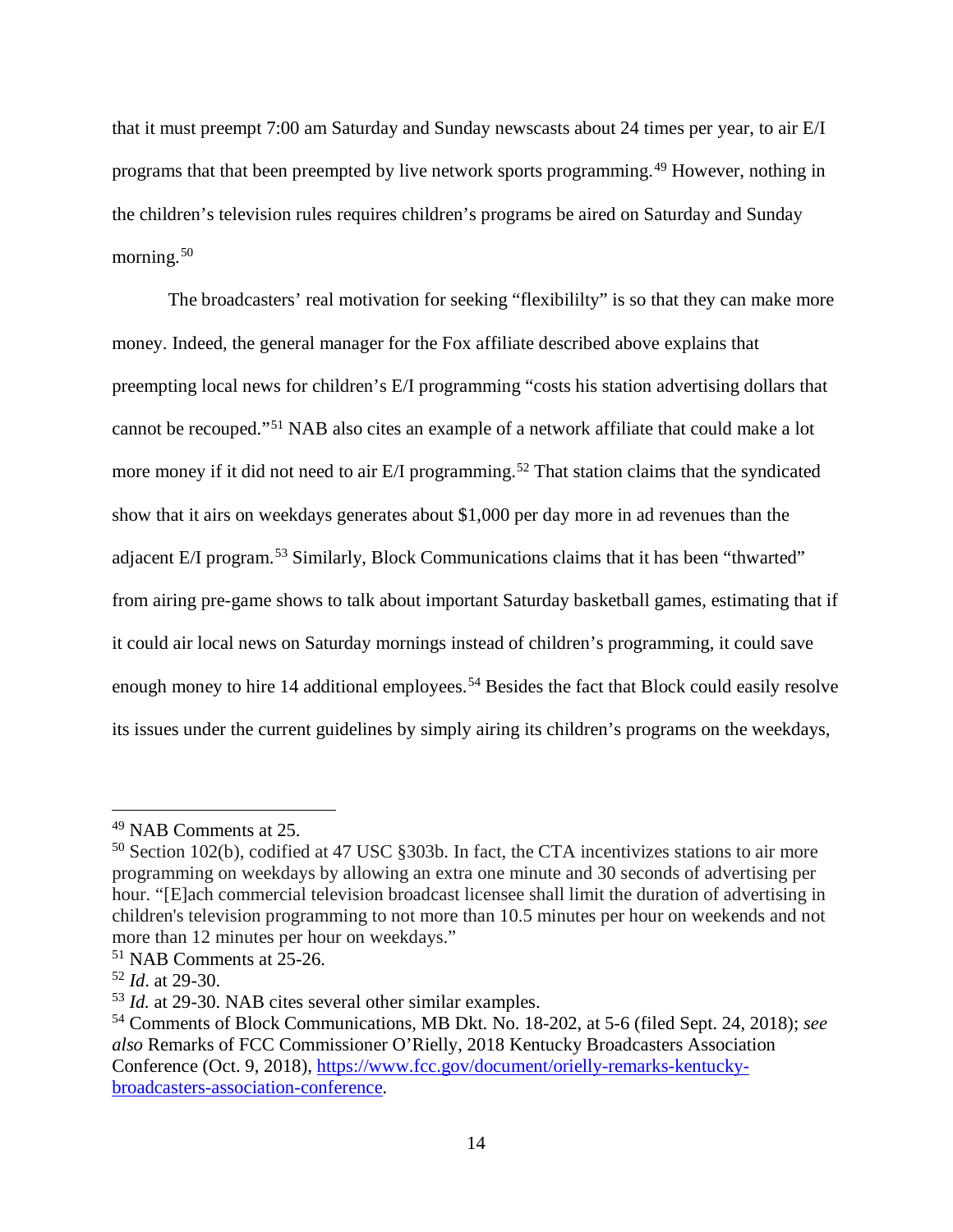there is no guarantee that Block, or any other broadcaster, would use the "savings" it may receive to better serve the public or hire additional employees. Ultimately, greater flexibility would let stations make more money, but would reduce educational programming for children.

## <span id="page-18-0"></span>**IV. Broadcasters, Cable and DBS Operators must maintain publicly accessible records sufficient to verify compliance**

The FCC created Form 398, the Children's Television Programming Report to implement the CTA's directive to consider a television station's program service for children, as part of the license renewal process.<sup>[55](#page-18-2)</sup> These reports are placed in stations' online public inspection files on a quarterly basis so that both the FCC and members of the public can assess the adequacy of their service to children. Cable and other MVPD operators are not required to carry programs specifically designed to educate and inform children, and so do not file Form 398. They do, however, need to place documentation in their online public files sufficient to show that they complied with the advertising limits on programs intended for children under age 13. These filings continue to be necessary for the FCC to carry out Congress' directives.

## <span id="page-18-1"></span>**A. The Commission should not eliminate the Children's Television Program Reports**

Broadcasters complain that the filing Form 398 serves no useful purpose and that no one views them. [56](#page-18-3) This is simply not true. United Church of Christ (UCC) church members and UCC's counsel analyzed Form 398s for television stations serving Washington, D.C., and Cleveland, Ohio, as well as stations in Texas, Arizona, Oklahoma and Nebraska. Information from the Form 398s served as the basis for filing petitions to deny the renewal of two stations in

<span id="page-18-2"></span> <sup>55</sup> *See* 47 USC §303b; 1996 Order at 10660-10661.

<span id="page-18-3"></span><sup>56</sup> *See* Network Commenters at 6; Comments of Meredith Corporation, MB Dkt. No. 18-202, at 4 (filed Sept. 24, 2018); Comments of Nexstar at 5, MB Dkt. No. 18-202, (filed Sept. 24, 2018) ("Nexstar Comments").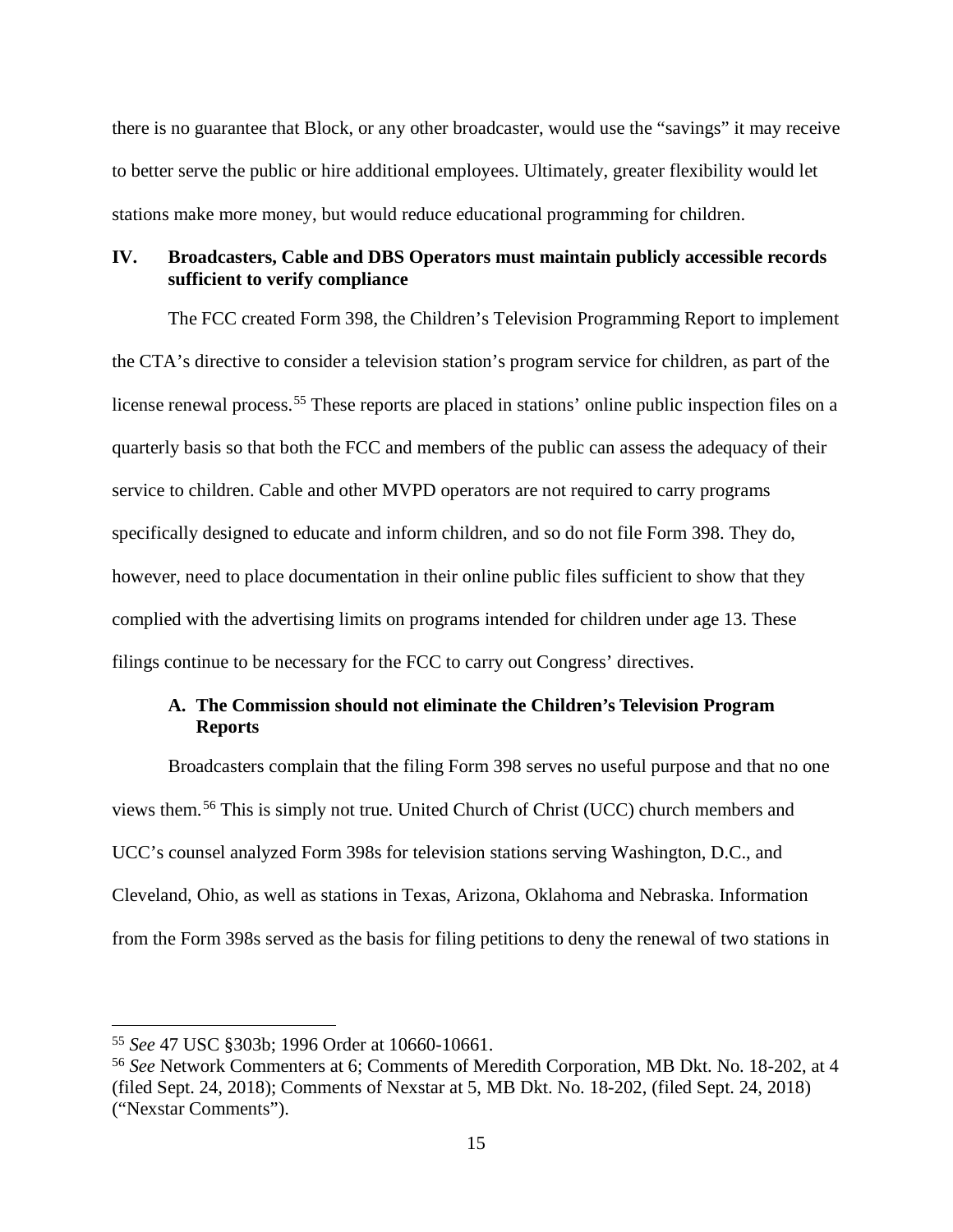Washington, DC and two in Cleveland for failing to provide a sufficient quantity of programming specifically designed to educate and inform children.

Based on UCC's petition to deny the Univision station in Cleveland, FCC staff reviewed the Form 398s for all 24 Univision licensees, and found that the Univision stations failed to provide sufficient core programming to fulfill the 3-hour core guideline.<sup>[57](#page-19-0)</sup> As a result, Univision entered into a consent decree with the FCC in which it agreed to detailed plan to ensure future compliance with the CTA and to pay \$24 million to the US Treasury.<sup>[58](#page-19-1)</sup> In the case of the other Cleveland station and the two Washington, D.C stations, the Commission granted the renewals noting that "it appears that the objections by the petitioners were successful in precipitating a review by all of the stations of the programs at issue."[59](#page-19-2) Ultimately, the information in the Form 398s is both used and useful.

Some commenters ask the FCC to reduce the level of detail in the Form 398s and require them to be filed on an annual, rather than a quarterly, basis.<sup>[60](#page-19-3)</sup> While Child Advocates believe that the current reporting requirements are not nearly as burdensome as broadcasters claim, [61](#page-19-4) Child Advocates do not oppose reducing some of the details and the frequency of filing. Child Advocates do, however, strongly oppose proposals to eliminate the reports and to rely on certifications of compliance.<sup>[62](#page-19-5)</sup> If stations were not required to identify what programs they consider to be E/I programs and when they were aired, the public would not be able to determine

<span id="page-19-0"></span> <sup>57</sup> *Shareholders of Univision Communications, Inc*., 22 FCC Rcd 5842 ¶41 (2007).

<span id="page-19-1"></span><sup>58</sup> *Id.* at ¶42.

<span id="page-19-2"></span><sup>59</sup> Letter from the FCC regarding Petitions to Deny, DA 15-273, (March 2, 2015).

<span id="page-19-3"></span><sup>60</sup> NAB Comments at 5.

<span id="page-19-4"></span><sup>61</sup> *See* Comments of Gray Television, MB Dkt. No. 18-202, at 2-3 (filed Sept. 24, 2018) ("Gray Comments"); NAB Comments at 37.

<span id="page-19-5"></span><sup>62</sup> *See, e.g.,* Nexstar Comments at 9; Gray Comments at 3-4.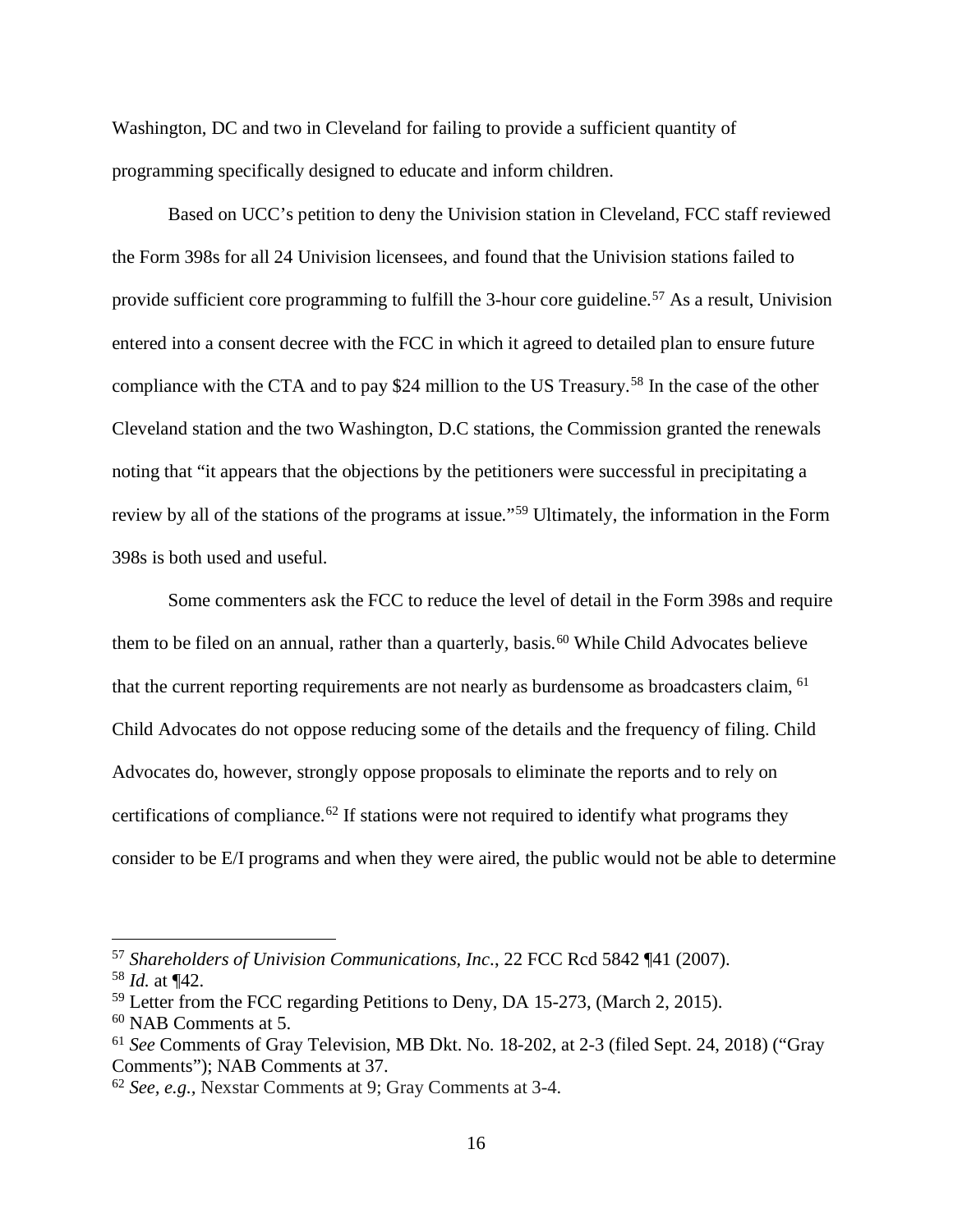if a station actually complied with its public interest obligations, let alone have information sufficient to file a petition to deny.<sup>[63](#page-20-2)</sup> Similarly, the FCC would lack the information necessary to determine whether a station had met the requirements of the CTA.

### <span id="page-20-0"></span>**B. Cable and satellite operators must continue to provide documentation showing compliance with advertising guidelines in their online public inspection files**

For similar reasons, Child Advocates oppose the proposals of cable and direct broadcast satellite (DBS) that the FCC eliminate the requirement that they place documents in their online public inspection files to show they complied with the commercial time limits for children's programming. [64](#page-20-3) Such documentation is necessary to enforce the rules. For example, a routine audit of cable system's public files by FCC staff in 2004 found two cable networks had exceeded the commercial limits on children's programs. Viacom-owned Nickelodeon admitted to violating the ad restrictions nearly 600 times over approximately 10 months and agreed to pay a \$1 million. Disney paid \$500,000 for exceeding ad limits on its ABC Family Channel.<sup>[65](#page-20-4)</sup> If cable and DBS providers were only required to certify compliance with the ad limits, violations like those that occurred in 2004 might never be discovered.

### **Conclusion**

<span id="page-20-1"></span>The FCC should not change the children's television rules at this time. Broadcasters already have a great deal of flexibility under the 1996 guidelines. Affording them additional

<span id="page-20-2"></span> <sup>63</sup> Comments of AT&T, MB Dkt. No. 18-202, at 2 (filed Sept. 24, 2018) ("AT&T Comments"); American Cable Association at 1, MB Dkt. No. 18-202, at 1 (filed Sept. 24, 2018). ("ACA Comments").

<span id="page-20-3"></span><sup>64</sup> NCTA Comments at 12; AT&T Comments at 1; ACA Comments at 3.

<span id="page-20-4"></span><sup>65</sup> Lisa de Moraes, *FCC Fines 2 Networks for Violating Limits on Kids' Show Ads*, Washington Post (Oct. 22, 2004), [http://www.washingtonpost.com/wp-dyn/articles/A53132-2004Oct21.html;](http://www.washingtonpost.com/wp-dyn/articles/A53132-2004Oct21.html) *see also* Geraldine Fabrikant, *Viacom and Disney to Pay \$1.5 Million for Violating F.C.C. Rules*, N.Y. Times (Oct. 22, 2004), [https://www.nytimes.com/2004/10/22/business/media/viacom-and](https://www.nytimes.com/2004/10/22/business/media/viacom-and-disney-to-pay-15-million-for-violating-fcc-rules.html)[disney-to-pay-15-million-for-violating-fcc-rules.html.](https://www.nytimes.com/2004/10/22/business/media/viacom-and-disney-to-pay-15-million-for-violating-fcc-rules.html)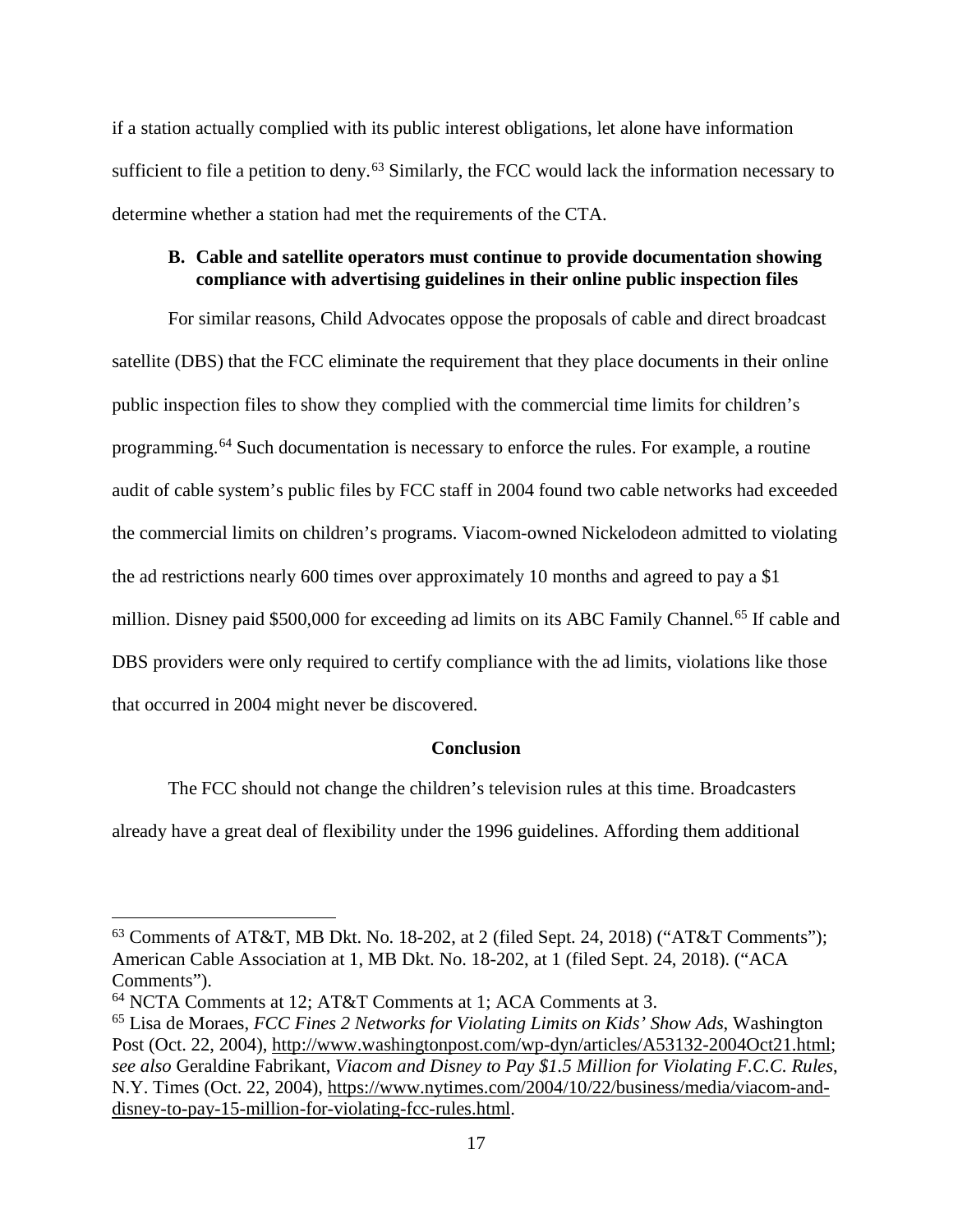flexibility would lead to a reduction in children's educational programs that would be detrimental to all children, but especially those that cannot afford alternative sources. Moreover, the record fails to show that even children with access to nonbroadcast platforms are well served by a variety of educational (as opposed to entertaining) programs.

Child Advocates recognize that children's viewing habits have changed as the media landscape has evolved. New media platforms could provide educational content for children, and it may no longer makes sense to require only broadcast television stations to provide educational and informational programming for children. But Child Advocates acknowledge that the FCC's ability to regulate non-broadcast platforms is limited. For this reason, we support Sesame Workshop's call for the FCC to work with Congress and Executive Branch to build a new vision and framework for a modernized and more effective CTA.[66](#page-21-0) A new CTA should recognize today's multiplatform world and address challenges in closing educational gaps and promoting equitable digital opportunities.<sup>[67](#page-21-1)</sup> It should also provide protections for children against excessive commercialism and manipulative and unfair advertising practices across all forms of children's media. Until a new framework is put in place, however, the FCC should keep the current guidelines to ensure that the most vulnerable children continue to have some access to educational programming.

<span id="page-21-1"></span><span id="page-21-0"></span> <sup>66</sup> Comments of Sesame Workshop, MB Dkt. No. 18-202, at 9 (filed Sept. 24, 2018). <sup>67</sup> *Id.* at 5.

<sup>\*</sup> These comments were also drafted by Lindsey Barrett, IPR Teaching Fellow, with assistance from Bridget O'Connell and Krista Pontzer, law students in the Institute for Public Representation Communications & Technology Clinic.